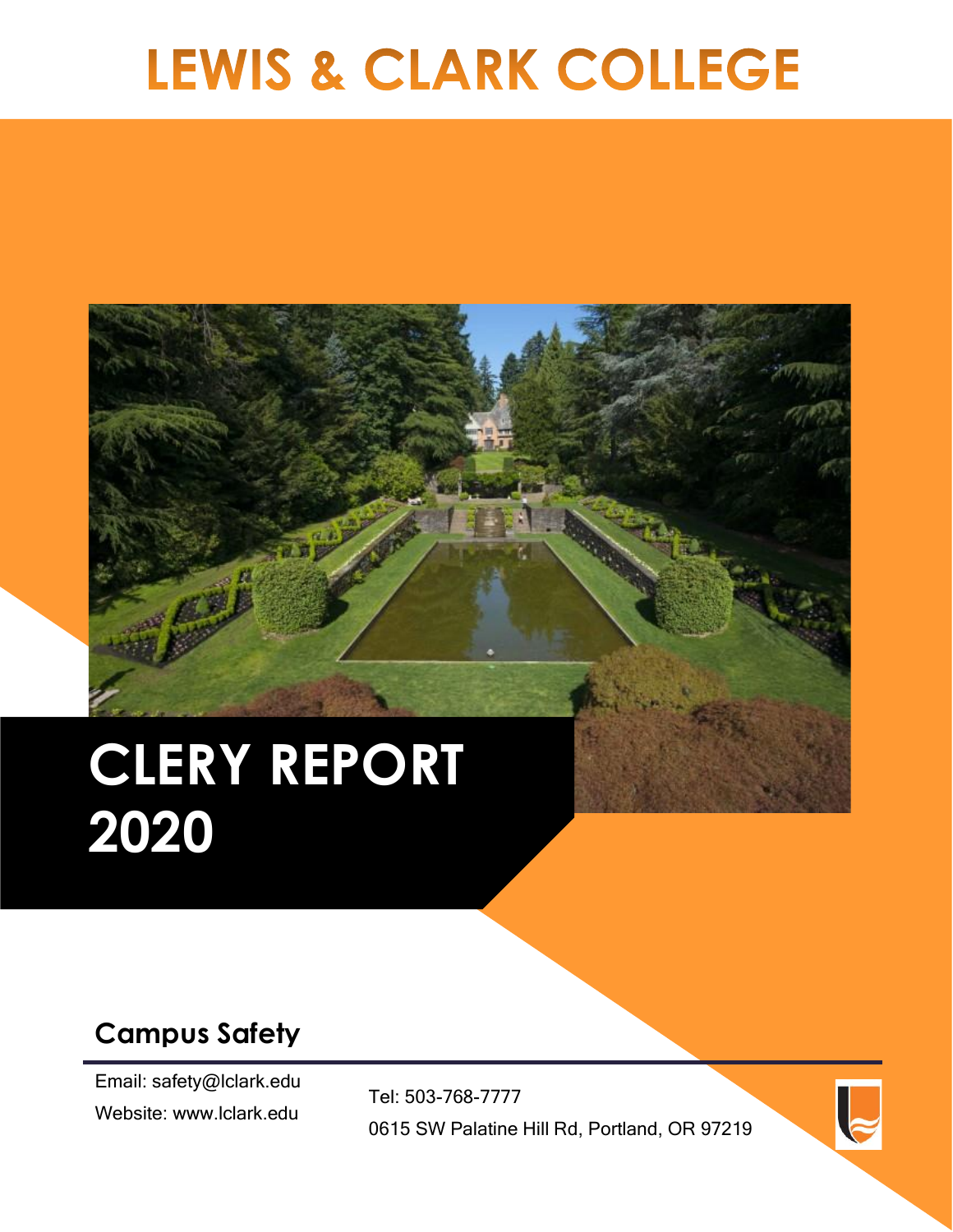# **TABLE OF CONTENTS**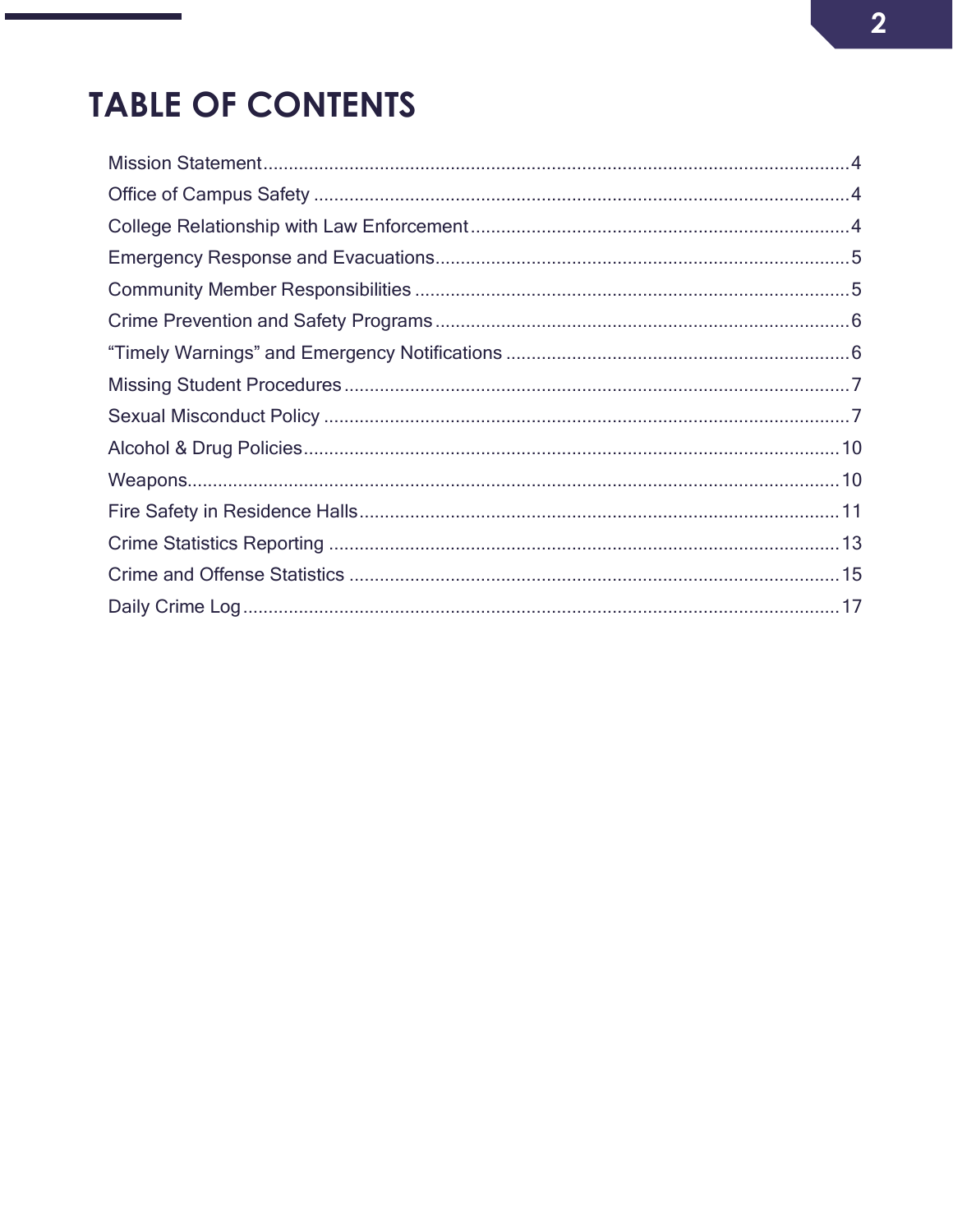# +Crime Awareness, Security and Fire Safety Report

Jeanne Clery Disclosure of Campus Security Policy and Campus Crime Statistics Act

Lewis & Clark College Campus Safety 2019-2020

*The Jeanne Clery Disclosure of Campus Security Policy and Campus Crime Statistics Act, named in memory of Jeanne Clery, a 19-year-old Lehigh University freshman who was assaulted and murdered in her residence hall room on April 5, 1986, is a federal law that requires colleges and universities to collect, report, and disseminate crime data to the campus community and the U.S. Department of Education; to provide timely warnings of reported crimes that pose a serious or continuing threat to the community; and to make public their campus security policies. Amendments enacted since 2008 require additional reporting about emergency response, fire safety, hate crimes, missing student procedures, and VAWA offenses. The Director of Campus Safety prepares the annual report in cooperation with the Offices of Campus Living and Facilities Services, other campus entities, and the Portland Police Bureau. Every fall, email notification is made to all students, faculty, and staff, providing the website address to access the report*[www.lclark.edu/about/campus\\_safety/crime\\_awareness/](http://www.lclark.edu/about/campus_safety/crime_awareness/)

*Paper copies may also be obtained at Campus Safety, or by calling 503.768.7855.*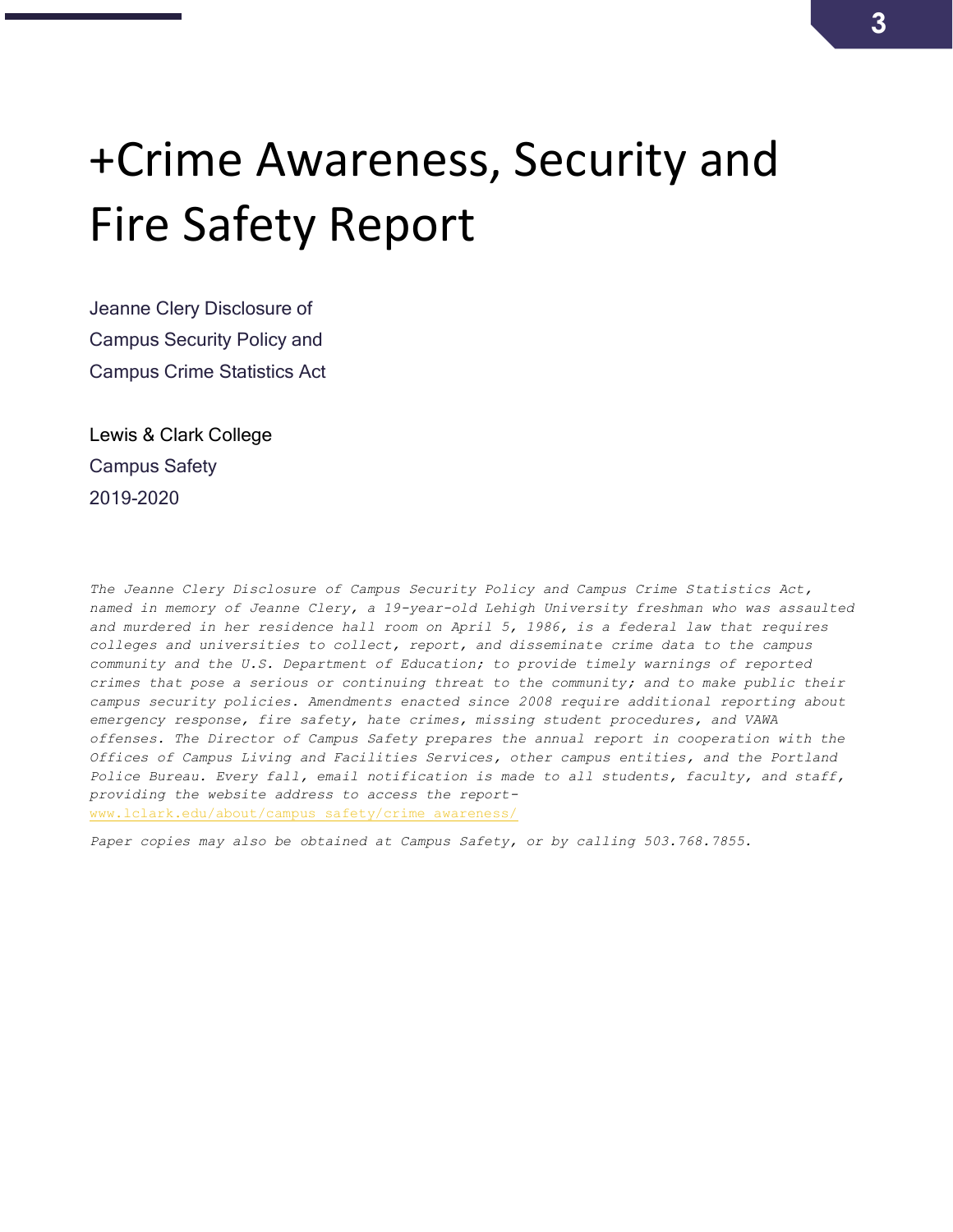## <span id="page-3-0"></span>**Mission Statement**

Lewis & Clark College is concerned about the safety and welfare of all campus members and guests and commits itself to promoting a safe and secure environment. Because no campus can totally isolate itself from crime and other unforeseen eventualities, Lewis & Clark has developed a series of policies and procedures designed to help protect the campus community.

# <span id="page-3-1"></span>**Office of Campus Safety**

The Office of Campus Safety reports to the Vice President of Student Life. Campus Safety works closely with all departments of the College to ensure that safety policy and procedures are uniformly executed and conveyed in a clear and consistent manner to all the College's students, faculty, and staff.

Campus Safety/Visitor Information is located at the Gate 3 entrance of the Lewis & Clark undergraduate campus. The office is open 24 hours a day, 365 days a year, staffed by Campus Safety dispatchers, uniformed officers, a Supervisor, and a Director. The office provides around-the-clock patrol and services to the campus community. All Campus Safety officers are licensed in the state of Oregon as unarmed private security providers. They have the same arrest powers as a private citizen as provided in the Oregon Revised Statutes 133.225.

Campus Safety officers are responsible for a full range of safety services to the Lewis & Clark community, including most property crime investigations, medical emergencies, fire emergencies, traffic accidents, and enforcement of all College policies, including those relating to alcohol use, drug use, and weapons possession.

Any member or guest of the Lewis & Clark community is encouraged to promptly report all criminal activity, including Clery crimes, suspicious activity, and other emergencies on campus directly to the Office of Campus Safety. Witnesses are encouraged to make reports about criminal acts of which they have awareness when a victim is unable to do so. Please dial extension 7777 for all emergency calls, 24 hours a day. Campus Safety officers will meet persons anywhere on campus to investigate and inquire about any of these events. Please call extension 7855 for all non-emergency business calls. From off campus, call 503-768-7777 to connect to Campus Safety emergency, and call 503-768-7855 for non-emergency matters. Criminal activity on campus may also be reported directly to the Portland Police Bureau by calling 911 in an emergency, or 503-823-3333 for non-emergency matters.

# <span id="page-3-2"></span>**College Relationship with Law Enforcement**

Lewis & Clark College is located within the city of Portland, the county of Multnomah, and the state of Oregon, and is under the law enforcement jurisdiction of the Portland Police Bureau. The college has a long-standing and positive relationship with the local police. Campus Safety personnel call upon the police for assistance when the limited resources of the Office of Campus Safety and its staff are not adequate to meet the needs of the college in response to a major crime or incident on campus. The Portland Police Bureau will typically respond to the campus when a major felony crime has occurred and will assist the Office of Campus Safety in its investigation.

All members of the Lewis & Clark College community are encouraged to report any criminal activity on campus to either the Office of Campus Safety or the Portland Police Bureau. The Office of Campus Safety submits all criminal investigation reports to the Portland Police Bureau, where they automatically become part of its record-keeping system. All serial numbers of property stolen from campus are then reported through the Portland Police Bureau to the Law Enforcement Data System (LEDS) and the National Crime Information Center (NCIC).

The College has a formalized, detailed "Partnership Agreement" with the Portland Police Bureau, the Multnomah County District Attorney's Office, the Oregon Liquor Control Commission and Portland's Southwest Crime Prevention Office. The purpose of this agreement is to assure a smooth and efficient working relationship between the local criminal justice system and the college. This agreement enhances and supports the College in its responsibility to provide a safe and secure environment for all members of the Lewis & Clark College community.

The federal Campus Sex Crimes Prevention Act, was enacted on October 28, 2000. The law requires institutions of higher education to issue a statement advising the campus community where law enforcement agency information provided by a State concerning registered sex offenders may be obtained. That information is available through the Oregon State Police at "http://egov.oregon.gov/OSP". The Office of Campus Safety is more than willing to assist any member of the Lewis & Clark College community in accessing this information.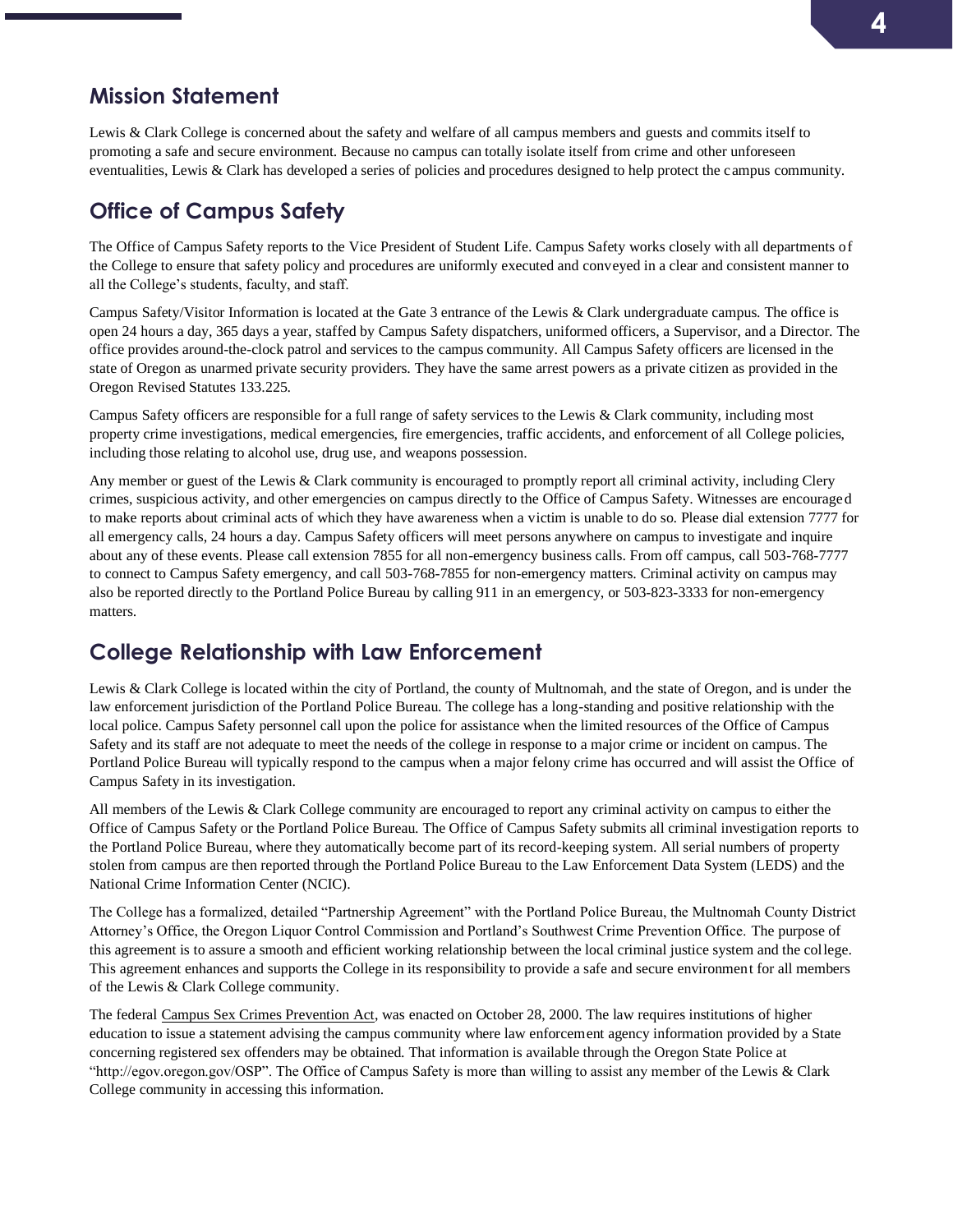# **5**

# <span id="page-4-0"></span>**Emergency Response and Evacuations**

Lewis & Clark has contracted with Blackboard Connect to provide emergency notification to all community members in the event of a natural or human-caused emergency. In January 2021, the college will be switching over to RAVE Alert as the emergency notification system. As soon as the Office of Campus Safety receives a credible report of a significant emergency or dangerous situation involving an immediate threat to the health or safety of community members, staff will initiate the Blackboard Connect/RAVE Alert emergency notification system's use, and scripted messages, including, when necessary, directions to evacuate, are then delivered via text message, cell phone, office phone, home phone, college email, other email, or any combination of the above.

In making a determination that such an emergency or dangerous situation exists, Campus Safety personnel, Emergency Management Steering Committee members, emergency personnel, and any credible sources will be consulted as necessary. After ascertaining who needs to be notified, a member of the Campus Safety staff will, without delay, and taking into account the safety of the community, determine the content of the notification and initiate emergency notification, unless the notification will, in the professional judgment of the responsible authorities, compromise efforts to assist victims or to contain, respond to, or otherwise mitigate the emergency.

The Director of Campus Safety, or designee, is authorized to initiate the use of the Blackboard Connect/RAVE Alert emergency notification system, and the Director, the Campus Safety Supervisor, and all Campus Safety dispatch personnel are trained to carry out the notification process. Follow up messaging may also be delivered via the emergency notification system.

Information about the emergency notification system, including the sign up process, is published several times a year via multiple avenues, including the Source (on-line news for faculty and staff) and announcements to students on all three campuses. The information is also posted on the Campus Safety website.

Due to the recently heightened understanding of the potential for devastating seismic events in the region, the College participated in the Great 2019 Oregon Shakeout. The Oregon Shakeout, which is part of a nationwide initiative to increase citizen resilience to seismic events, was performed by students, faculty, and staff on October 18, 2019. Community members were instructed to follow established protocol for survival during an earthquake (drop, cover, hold) for 60 seconds following a broadcast on the Emergency Notification System (ENS), then discuss evacuation plans. The drill was followed by a panel presentation with local experts in the field of seismology and emergency management, as well as a survey sent to all participants to gauge various aspects of individual earthquake preparedness and the ENS.

The objectives for the exercise were to:

- Raise campus earthquake resilience by implementing best practices for preparedness, event survival, and subsequent survival activities
- Test the ENS for effectiveness and timeliness across all delivery modes (email, text, phone)
- Inform the community of local, state, and national preparedness, response, and recovery challenges

To address the threat and vulnerability of the College to a residence hall fire, the Campus Safety, Emergency Management, and Public Communications departments performed a tabletop drill on December 3, 2019. Using the ICS model, this drill focused on the response from the first responders (Campus Safety) and mobilization of the Incident Management Team. The exercise effectively established and/or affirmed the roles and responsibilities of personnel in the participating departments. An assessment completed afterwards concluded that the exercise met its major goals, providing increased clarity and operational proficiency.

### <span id="page-4-1"></span>**Community Member Responsibilities**

The cooperation and involvement of all community members in a Campus Safety program is absolutely essential. Persons must assume responsibility for their own personal safety, as well as the safety of others, and the security of personal property by taking simple, commonsense precautions. For example, although the campus is well lit, persons of any gender may feel more comfortable using the Campus Safety escort program when crossing campus late at night. Exterior residence hall and other building doors should never be left propped open, and community members should not allow entry by persons unknown to them into secure areas. Residence hall room doors should be locked at night and whenever rooms are unoccupied. Valuable items such as smartphones, cameras, laptop computers, touchpads, and backpacks should never be left unattended. Serial numbers of such items should be recorded, and the items themselves may be marked with engraving instruments provided by the Office of Campus Safety at no charge. Sturdy locking mechanisms, such as a hardened steel chain with a strong padlock or a kryptonite U-Lock should always secure bicycles. Persons having cars on campus should keep them locked at all times and should never leave unattended valuables inside the vehicles. Persons should promptly report any suspicious-looking individuals, who they feel do not belong in their residence halls, buildings, or on the campus, to the Office of Campus Safety at extension 7777.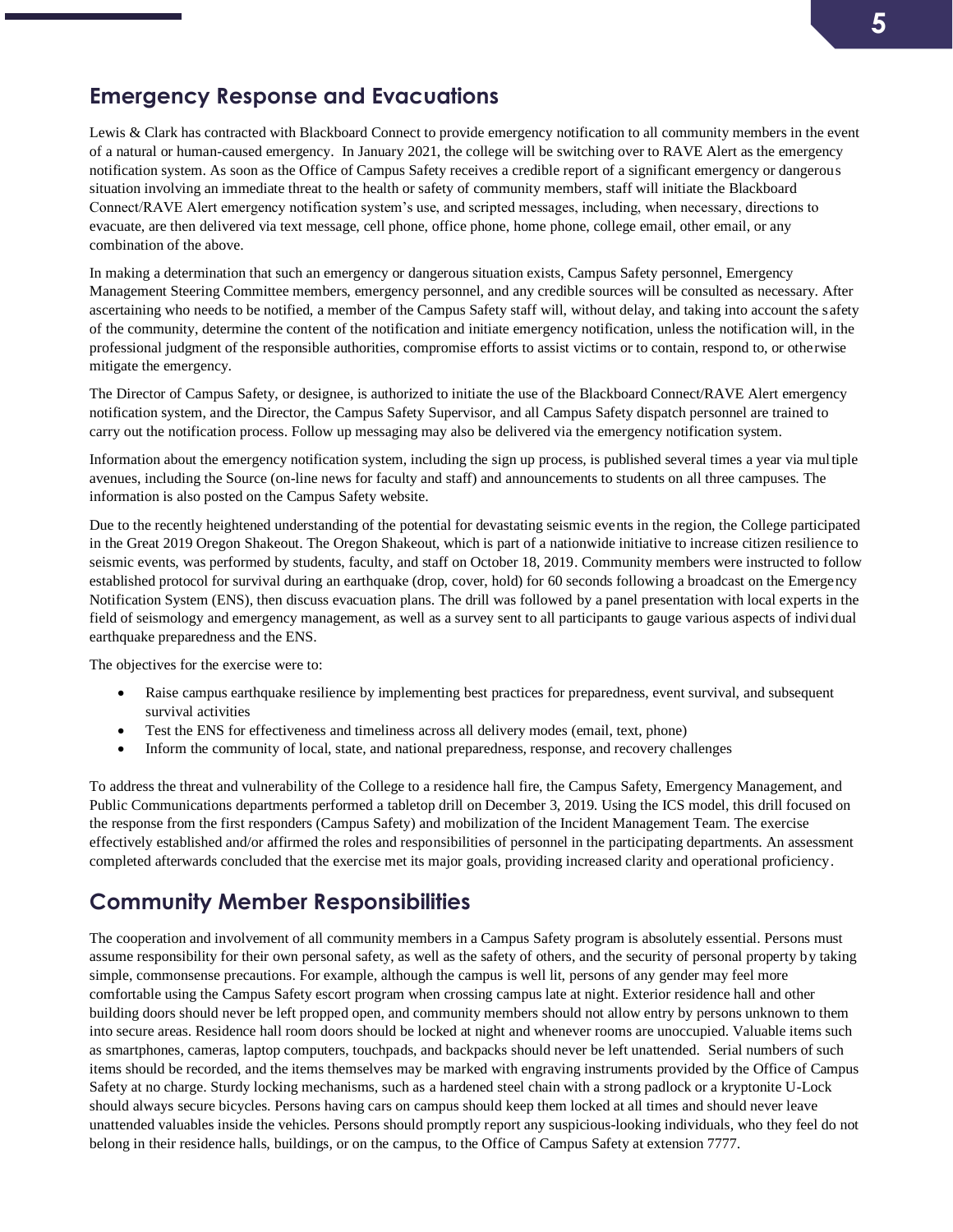# **6**

# <span id="page-5-0"></span>**Crime Prevention and Safety Programs**

The Office of Campus Safety works closely with the Office of Campus Living to provide up-to-date and meaningful presentations to the residential community about crime, and crime prevention strategies, on the Lewis & Clark campus. Every year, Campus Safety officers make presentations in residence halls on a variety of topics, including crime prevention, personal safety, fire safety, and the importance of not compromising the security of residence halls. The Director of Campus Safety routinely analyzes crime on campus and, according to the results of that analysis, modifies patrols and presentations to people living in high-report areas.

New employees, as part of their orientation, receive information from the Director of Campus Safety about Campus Safety services, crime on campus, personal safety, and crime prevention, including theft reduction strategies.

New employees also receive information from the Director of Campus Safety about the College's Welfare Intervention Network, a multidisciplinary team of staff and faculty who share information and plan appropriate outreach efforts to support students, faculty, and staff who may be a risk to themselves or others.

When crimes occur on campus, faculty, staff, and students are informed of the number and type of crimes. This information is furnished to the student-run newspaper, the Pioneer Log, and is documented on the Campus Safety website so individuals can take precautions and avoid becoming victims.

Officers will answer requests for escorts to ensure the safety of anyone walking alone at night on campus. Dial extension 7777, and an officer will meet you anywhere on campus.

The Office of Facilities Services maintains College buildings and grounds with a concern for safety and security. Staff inspect campus facilities regularly, promptly make repairs affecting safety and security, and respond to reports of potential safety and security hazards such as broken windows and locks. The grounds crew of the Office of Facilities Services regularly monitors and responds to problems in landscaped areas of campus that may cause a safety hazard. For example, in the fall, the grounds crew cuts back shrubbery that impedes lighting.

In December of each year, the Risk Management Coordinator in Facilities Services conducts safety walks on campus. The purpose of these walks is to identify areas of campus that need better lighting at night and to assess the safety of campus walkways.

The Office of Campus Safety assists Facilities Services personnel by reporting potential safety and security hazards. Students, as well as faculty and staff, may also call Facilities Services at extension 7845 to report any safety or security hazard.

The College has installed over thirty security cameras at various campus locations to assist crime prevention efforts and provide valuable historical data for any crime investigation process.

The College has also installed twenty-five well-placed blue light emergency telephones on campus that automatically dial in to the Office of Campus Safety. Campus Safety officers test these telephones regularly, and necessary repairs are effected whenever problems are noted. Information about the location of all blue light emergency telephones is available on the Campus Safety website.

Twenty five automated external defibrillators (AEDs) are placed across the College at all three campuses and in each of the Campus Safety vehicles. Campus Safety officers are trained in using AEDs should a medical emergency require it. Information about the location of all AEDs is available on the Campus Safety website.

During business hours, access to the College (excluding the residence halls) by students, employees, faculty, and their guests is not restricted. During non-business hours, access may be limited due to a formal lock/unlock schedule established by the administration and facilitated by the Office of Campus Safety and the Office of Information Technology in cooperation with other campus departments. During holiday breaks, access is extremely limited and only available by calling the Office of Campus Safety at extension 7855.

**Residence halls are locked 24 hours a day, seven days a week. Students gain entry to the residence halls by a card access system that closely monitors access of all people in these areas. All residence halls are equipped with alarms that sound when exterior doors are left open for more than 30 seconds. The Office of Campus Safety monitors these alarms. Campus Safety issues access cards; problems or questions should be directed to the office at extension 7855.**

# <span id="page-5-1"></span>**"Timely Warnings" and Emergency Notifications**

Lewis & Clark believes that communicating with members of its college community is essential to maintaining a safe, secure, and crime-free environment.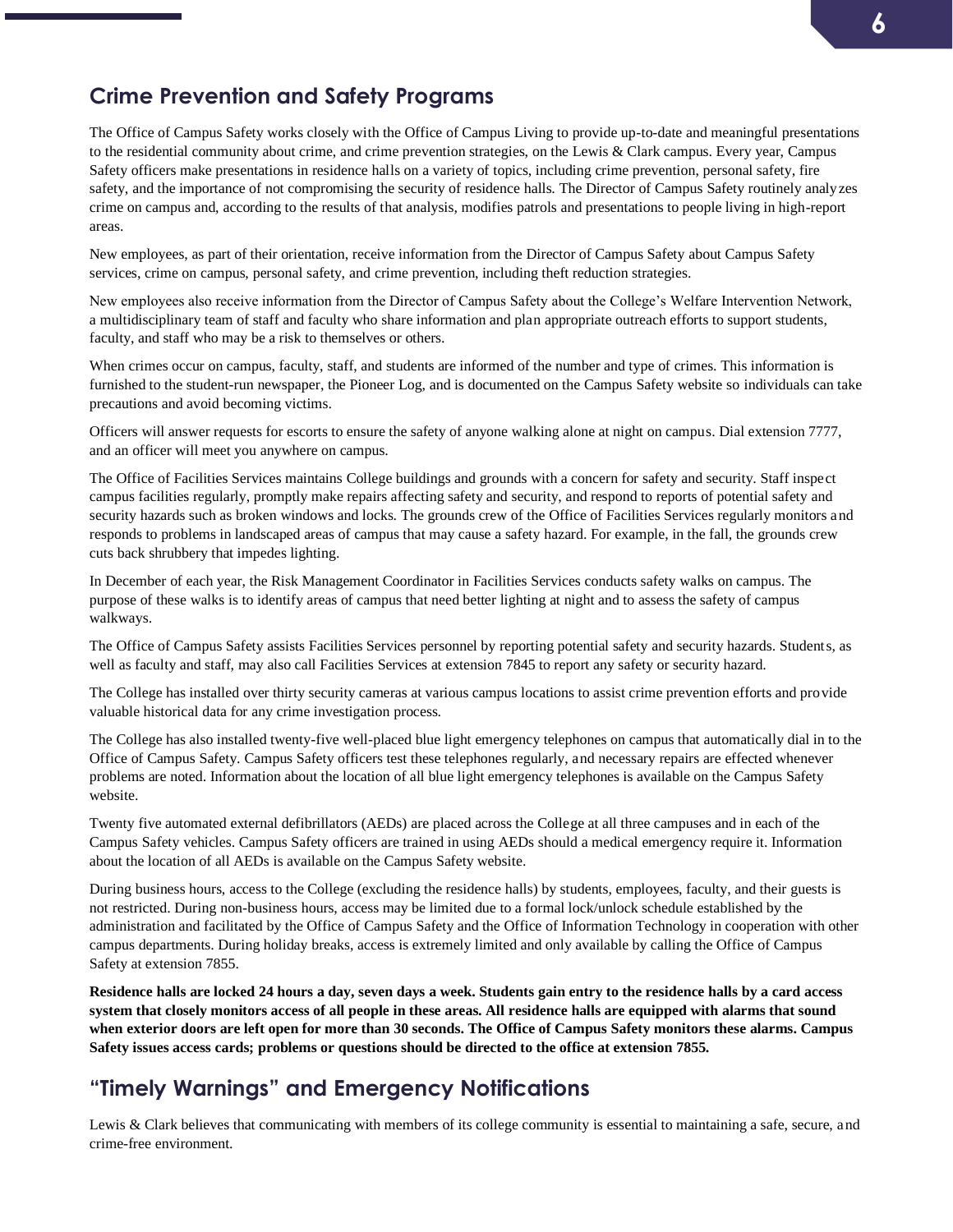"Timely Warnings" are required for any Clery Act crime that occurs on the College's "Clery geography," is reported to campus security authorities or local police agencies, and is considered by the institution to represent a serious or continuing threat to students or employees. A Timely Warning will be issued when required by the Clery Act.

In addition, in the event of any immediate, significant danger to the health or safety of the College community (e.g., weather, disease outbreak, etc.), the College will issue an emergency notification. Such notification may include the entire campus, or be limited to areas deemed to be at risk.

Timely Warnings and emergency notifications will be issued by Lewis & Clark as soon as the pertinent information is available. The Director of Campus Safety, or designee, will be responsible for disseminating this information, and the College will use any/all avenues of communication deemed appropriate, including, but not limited to, the Blackboard Connect/RAVE Alert emergency notification system, campus-wide emails to all community members, and Campus Safety vehicle loudspeakers.

# <span id="page-6-0"></span>**Missing Student Procedures**

Any student, employee, or other community member who has reason to believe that a Lewis & Clark undergraduate student has been missing for 24 hours should report that information to the Office of Campus Safety.

If a person reports to another college official - such as a member of the Campus Living staff - that they have reason to believe that an undergraduate student has been missing for 24 hours, that official should immediately contact Campus Safety.

Colleague, a college database, maintains emergency contact information for each undergraduate student. All undergraduate students are required to take the opportunity to identify a contact person or persons who the College shall notify if, at the time the student is determined missing, said student is registered for classes. As with all emergency contact information, it will remain confidential, be accessible only to authorized campus officials, and will not be disclosed, except to law enforcement personnel in furtherance of a missing person investigation.

In the case of a reported missing student who resides on campus, Lewis & Clark will coordinate on campus efforts to locate the student. Campus Safety has the responsibility to make the determination whether the student is missing. If a resident student is determined to be missing, the Portland Police Bureau shall be notified immediately.

In the case of a reported missing student who resides off campus, Campus Safety will assist the law enforcement department having jurisdiction, working together in an effort to locate the student. The law enforcement department having jurisdiction has the responsibility to make the determination whether the student is missing.

Once an undergraduate student has been determined missing, Lewis & Clark will, within 24 hours, notify that student's designated contact person or persons.

For all undergraduate students who are under the age of 18 and not emancipated, a custodial parent or guardian will be notified within 24 hours of the determination that the student is missing, in addition to any additional contact person or persons designated by the student.

# <span id="page-6-1"></span>**Sexual Misconduct Policy**

The College prohibits all forms of sexual or gender-based harassment, discrimination or violence. Prohibited conduct includes sexual harassment, sexual assault, intimate partner violence, and stalking.

#### **The full Sexual Misconduct Policy is located online at:**

<https://www.lclark.edu/live/profiles/3680-sexual-misconduct-resources-and-support-policy>

The Sexual Misconduct Policy includes the following components:

- **[Institutional Values and Community Expectations](https://www.lclark.edu/live/profiles/13281-sexual-misconduct-policy-section-i-institutional)**
- [Resources](https://www.lclark.edu/live/profiles/13282-sexual-misconduct-policy-section-ii-resources)
- [Prohibited Conduct](https://www.lclark.edu/live/profiles/13283-sexual-misconduct-policy-section-iii-prohibited)
- [Interim Measures and Supportive Measures](https://www.lclark.edu/live/profiles/13284-sexual-misconduct-policy-section-iv-interim)
- [Formal Complaint, Formal Resolution, and Appeal](https://www.lclark.edu/live/profiles/13285-sexual-misconduct-policy-section-v-formal)
- [Principles of Investigation and Adjudication](https://www.lclark.edu/live/profiles/13286-sexual-misconduct-policy-section-vi-principles-of)
- [Investigation Process](https://www.lclark.edu/live/profiles/13287-sexual-misconduct-policy-section-vii-investigation)
- [Title IX conduct and scope](https://www.lclark.edu/live/profiles/13288-sexual-misconduct-policy-section-viii-title-ix)
- [Live Hearing](https://www.lclark.edu/live/profiles/13289-sexual-misconduct-policy-section-ix-live-hearing)
- [Sanctions](https://www.lclark.edu/live/profiles/13290-sexual-misconduct-policy-section-x-sanctions)
- **[Training Required](https://www.lclark.edu/live/profiles/13291-sexual-misconduct-policy-section-xi-training)**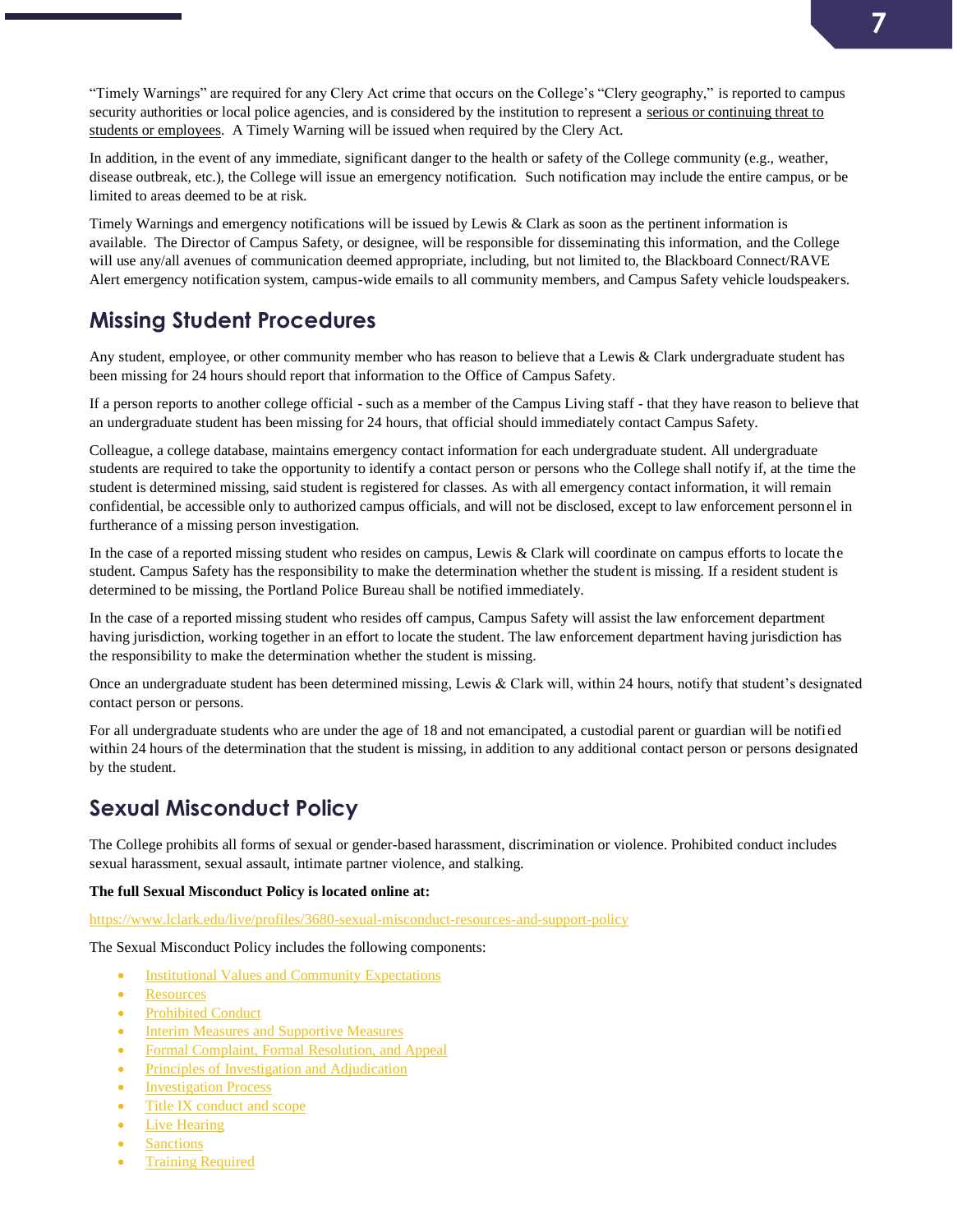• [Record Retention](https://www.lclark.edu/live/profiles/13292-sexual-misconduct-policy-section-xii-records)

The Sexual Misconduct Policy applies to all Lewis & Clark community members, including students, faculty, administrators, staff, volunteers, vendors, independent contractors, visitors, and any individuals regularly or temporarily employed, studying, living, visiting, conducting business or having any official capacity with the College or on College property.

This Sexual Misconduct Policy applies to the conduct of all Lewis & Clark community members at all times, regardless of location. Some specific procedures, however, apply only in more limited circumstances. The means for support and intervention by the College depend on the relationship of the person to the College.

A Reporting Party is encouraged to report misconduct regardless of where the incident occurred, or who committed it. Even if the College does not have jurisdiction over the Respondent, the College will still take prompt action to attempt to provide for the safety and well-being of the Reporting Party and the broader campus community.

#### **Supportive Measures**

The College will take actions that support a student and allow them to access their education. Supportive measures include confidential assistance, academic accommodations, and housing accommodations. **Supportive measures are available with or without an investigation.**

A person can request supportive measures by contacting the [Title IX Coordinator or a Deputy Title IX Coordinator.](https://www.lclark.edu/about/title_ix_compliance/) They will arrange a private meeting to discuss the request and how it is connected to the prohibited conduct covered by this policy. A person can also [refer to the example list of available supportive measures.](https://www.lclark.edu/live/profiles/13284-sexual-misconduct-policy-section-iv-interim) Requesting supportive measures does not require disclosing all the details of what happened.

Some limited interim protective measures may be available prior to the resolution of a formal complaint, such as a No Contact order between the Reporting Party and Respondent.

#### **Confidential Assistance**

Confidential resources are available to access whether or not a person seeks any other support from the College. **Confidential resources are available with or without a report to the College, and with or without an investigation. These resources do not report confidential information to the Title IX Coordinator.**

- [Confidential Advocates](https://www.lclark.edu/healthy-relationships/response/confidential-advocates/)
- [Ombuds Office](https://www.lclark.edu/offices/ombuds/)
- [Counseling Service](https://www.lclark.edu/offices/counseling_service/)
- [Student Health Service](https://www.lclark.edu/offices/health_service/)
- [Employee Assistance Program](https://www.lclark.edu/offices/human_resources/employee_resources/benefits/employee_assistance_program/)
- [Office of Spiritual Life](https://www.lclark.edu/offices/spiritual_life/)

#### **Confidential Medical Assistance:**

A medical provider can provide emergency and/or follow-up medical services.

On campus, the Student Health Service can provide medical care including medical examinations, STI testing, pregnancy screening, birth control counseling and supplies (including emergency contraception), and referral to off-campus medical providers and specialists.

The Student Health Service is not, however, equipped for forensic examinations. Local health care facilities that offer Sexual Assault Forensic Exams (SAFE) are listed on the [Resources page.](https://www.lclark.edu/live/profiles/13282-sexual-misconduct-policy-section-ii-resources)

A medical exam has two goals: first, to diagnose and treat the full extent of any injury or physical effect (including prevention of sexually transmitted illnesses and pregnancy) and second, to properly collect and preserve evidence. There is a limited window of time (within 84 hours) following an incident of sexual assault to preserve physical and other forms of evidence. Taking the step to gather evidence immediately does not commit you to any particular course of action. The decision to seek timely medical attention and gather any evidence, however, will preserve the full range of options to seek resolution under this policy or through the pursuit of criminal prosecution.

#### **Reporting to the College**

If you or someone you know were affected by prohibited conduct, you have the option of reporting to the Title IX Coordinator. The Title IX Coordinator is responsible for the College's response to prohibited conduct. **Reporting does not initiate an investigation.** Reporting to the Title IX Coordinator does not initiate a report to law enforcement. This policy provides amnesty from discipline for alcohol and drug use, in order to encourage reporting.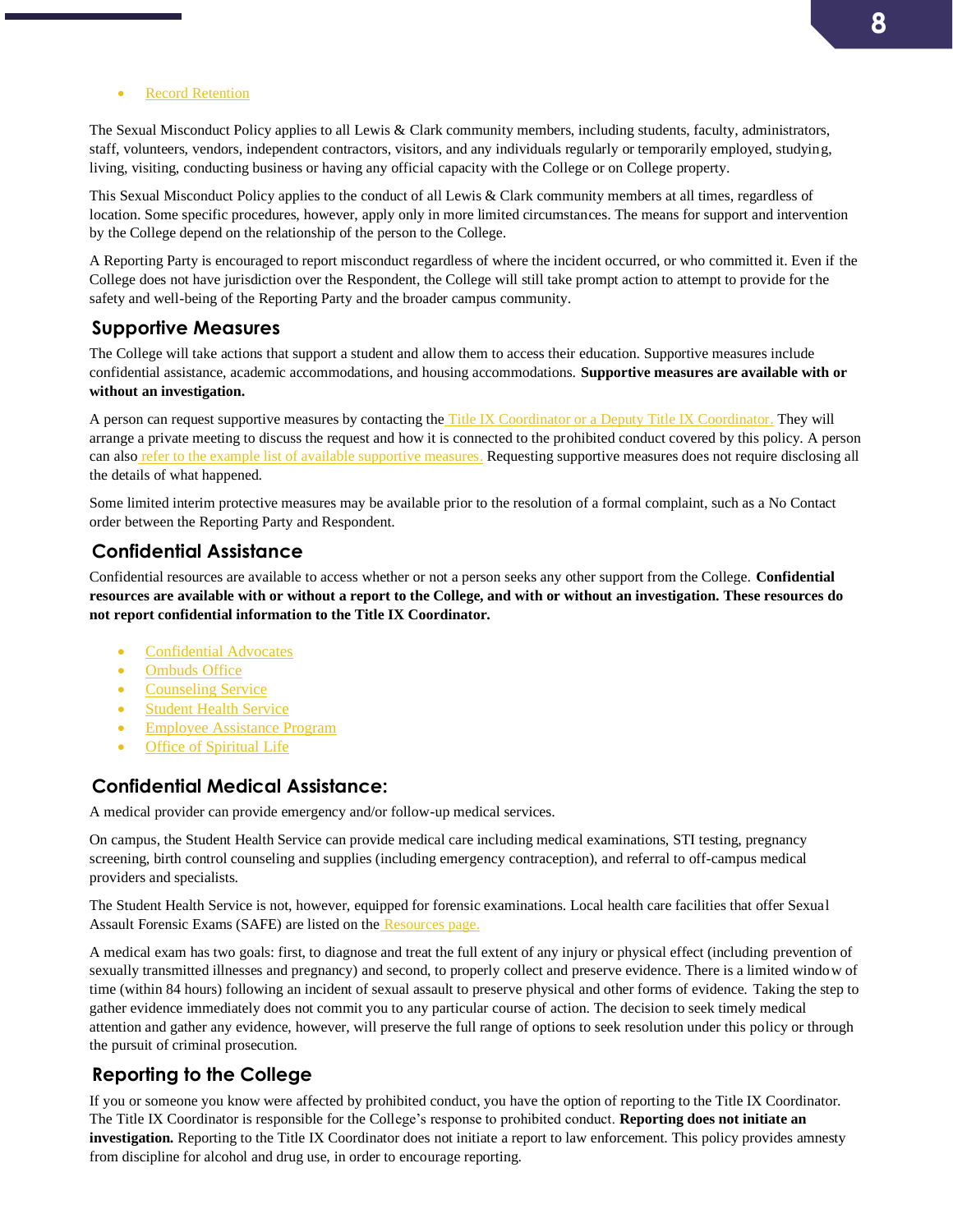If you are an **employee of the College**, you are **required** to report all information to the Title IX Coordinator, whether by phone, email, online reporting form, or through a Deputy Title IX Coordinator. You can find [guidance on our resource website](https://www.lclark.edu/healthy-relationships/resources-for-staff-faculty/) on how to handle receiving information about prohibited conduct. *The only employees not required to report* are the confidential resources listed above. If you are unsure about your responsibility ("responsible employee" obligation), please contact the Title IX Coordinator.

When a report involves suspected abuse of a minor under the age of 18, all college employees are required by state law to notify child protective services and/or local law enforcement, unless the employee is a psychiatrist, psychologist, member of the clergy, attorney or guardian ad litem and the report is privileged under ORS 40.225 to 40.295 or 419B.234 (6).

When used in this policy, "Reporting Party" refers to an individual identified as the party affected or harmed by the alleged conduct reported under this policy. "Respondent" refers to an individual accused of alleged conduct under this policy.

#### **Outreach after a Report**

When a report is made, the Title IX Coordinator will ensure the affected person (the "Reporting Party") is contacted to learn about their options. Options include connecting with confidential resources, asking for supportive measures, discussing an investigation option, and discussing alternatives to formal investigation. The Reporting Party is not required to pursue their options. The wishes and autonomy of the Reporting Party will be respected to the extent allowed by law and policy; only under rare circumstances – based on community safety – will the College take any action without the full cooperation of the Reporting Party.

Alternatives to a formal complaint and formal investigation may include non-disciplinary resolution options. Any non-disciplinary resolution option must be voluntary. Any non-disciplinary resolution options must involve a confidential process by a trained facilitator. The College will involve student advisory groups in any discussion of non-disciplinary resolution options, and will share power with student advisory groups in determining the design of any non-disciplinary resolution option program.

#### **Filing a Formal Complaint**

After reporting information to the Title IX Coordinator, a person affected by prohibited conduct (the "Reporting Party") may choose to file a formal complaint. A formal complaint is a request for formal investigation by the College. The formal complaint and formal resolution procedures are found here. Reporting to the Title IX Coordinator *does not automatically initiate a formal complaint*.

#### **Reporting to Law Enforcement**

A person may report a crime to law enforcement with or without reporting to the Title IX Coordinator. A Confidential Advocate can accompany you to make a report to law enforcement.

The College encourages all individuals to report to the College and to local law enforcement. Reporting options are not mutually exclusive. Both College and criminal proceedings may be pursued simultaneously.

To report to law enforcement, you can start by contacting Campus Safety, or by directly contacting the law enforcement agency where the crime occurred:

- [Campus Safety](https://www.lclark.edu/about/campus_safety/)
- Portland Police Bureau and other local law enforcement

#### **Amnesty for Alcohol or Other Drug Use**

The College community encourages the reporting of conduct prohibited under the Sexual Misconduct Policy. It is in the best interest of this community that as many Reporting Parties as possible choose to report to college officials, and that witness es come forward to share what they know. To encourage reporting, an individual who reports sexual harassment or other forms of prohibited conduct, either as a Reporting Party or a third- party, will not be subject to disciplinary action by the College for their own personal consumption of alcohol or drugs at or near the time of the incident, provided that any such violations did not and do not place the health or safety of any other person at risk. The College may, however, initiate an educational discussion or pursue other educational remedies regarding alcohol or other drugs.

#### **Retaliation**

Retaliation should be reported promptly to the Title IX Coordinator, and a finding of responsibility for retaliation may result in disciplinary action independent of any sanction or interim measures imposed in response to the underlying allegations of sexual or gender-based misconduct. Retaliation includes any action or threat of action designed to dissuade a person from reporting misconduct or participating truthfully in an investigation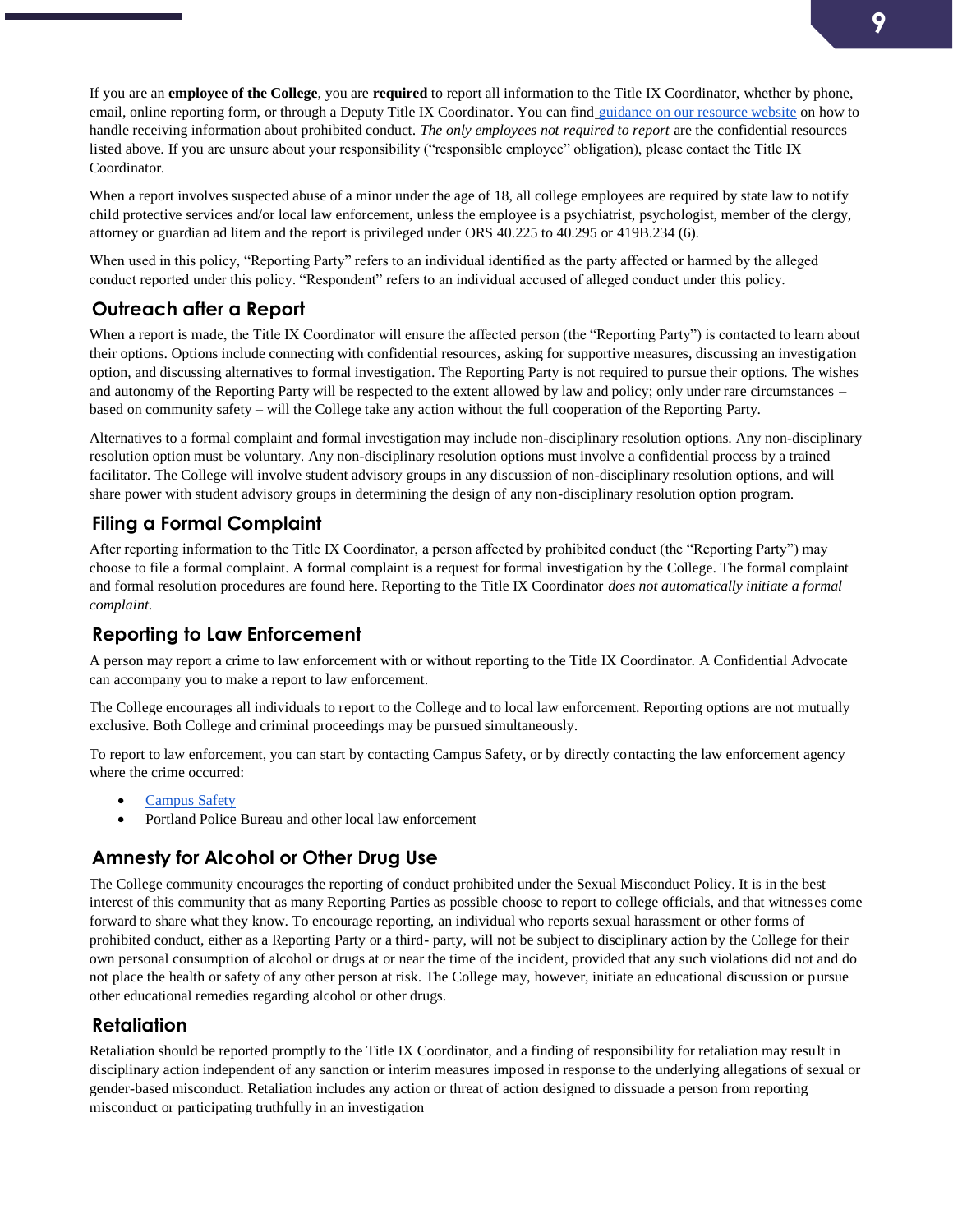# <span id="page-9-0"></span>**Alcohol & Drug Policies**

Lewis & Clark seeks to encourage and sustain an academic environment that both respects individual freedom and promotes the health, safety, and welfare of all members of the community. In keeping with these objectives, the College has established a policy and guidelines governing the distribution and consumption of alcoholic beverages on the College campus, consistent with laws of the state of Oregon. Underage possession and/or consumption of alcoholic beverages is not permitted on property owned or controlled by the College.

Intentionally or knowingly selling, or intentionally or knowingly "furnishing" alcoholic beverages to persons under the age of 21, or to persons obviously inebriated, is not permitted on property owned or controlled by the College.

Alcohol can be served at public events only to those over the age of 21 and only if in conformity with those requirements of the Oregon Liquor Control Commission and the College regarding the serving of alcohol.

Arrangements for serving alcohol at public events must be made through the Office of Campus Conferences and Events in Templeton Campus Center.

Any individual known to be in violation of the College alcohol policy is subject to disciplinary action and possible arrest (citation in lieu) or fine according to state or federal law.

#### **Illegal Drugs**

Lewis & Clark does not condone possession, use, or distribution of any and all illegal drugs by anyone in any campus facility. Any individual known to be possessing, using, or distributing such drugs is subject to disciplinary action and possible arrest, imprisonment, or fine according to state or federal law. The possession of marijuana, while legal in the state of Oregon under some circumstances for persons over the age of 21, is not allowed on campus.

#### **Alcohol and Other Drug Education Programs**

The College has an employee assistance program, through Cascade Centers, for confidential counseling and referrals for issues including drug and alcohol abuse.

Each fall, incoming undergraduate students are required to complete an online alcohol and other drug education program prior to beginning classes. As a part of the course, students are required to review and acknowledge that they have read the campus Alcohol and Drug Policies. The course curriculum is researched-based and designed to be interactive and non-judgmental to fully engage students. During New Student Orientation, Campus Living staff conduct sessions to explain and discuss the Student Code of Conduct and, more importantly, responsible behavior in general. Use of alcohol and other drugs is a major topic during these sessions. Staff members continue group and one-on-one discussions about alcohol and other drugs as necessary throughout the academic year.

The College draws upon the National Institute on Alcohol Abuse and Alcoholism's (NIAAA) recommendations for addressing college drinking to drive its strategies in alcohol and other drug use education and prevention. Programs and interventions that combine cognitive-behavioral skills with norms clarification and motivational enhancement have been shown to be effective with the college-aged population. The College employs these evidence based strategies for education and prevention of excessive use of alcohol and other drugs. The use of College-specific health behavior data collected through the American College Health Association-National College Health Assessment II (ACHA-NCHA II) is used for norms clarification and dispelling common myths regarding alcohol and other drug use by college students. This has been effective in challenging behavior and perceptions.

Outcomes for students who are in violation of the Student Code of Conduct regarding alcohol and other drug use are designed to be educative. These outcomes, based on the above recommendations include individual and group sessions based on Alcohol Skills Training Program (ASTP) and Brief Alcohol Screening and Intervention for College Students (BASICS). Referrals to offcampus licensed addiction specialists are made when appropriate. Other outcomes for violations of the Student Code of Conduct include student-generated alcohol education programs, topic-specific readings, and other brief motivational enhancement sessions. Similar educational outcomes are used with students found responsible for other drug violations.

These efforts, along with consistent enforcement, communication, and policy review, provide a comprehensive approach to alcohol and other drug use prevention and education. Alcohol and other drug policies and programs are reviewed every two years. Updates to policy and programming are made based on these reviews. The Office of Health Promotion and Wellness coordinates institutional programmatic interventions relating to alcohol and other drug use issues.

### <span id="page-9-1"></span>**Weapons**

For the safety of everyone, all types of weapons are prohibited on campus. This includes, but is not limited to, firearms, ammunition, explosives, air guns, BB guns, crossbows, bows and arrows, spring-type guns, knives with blades longer than three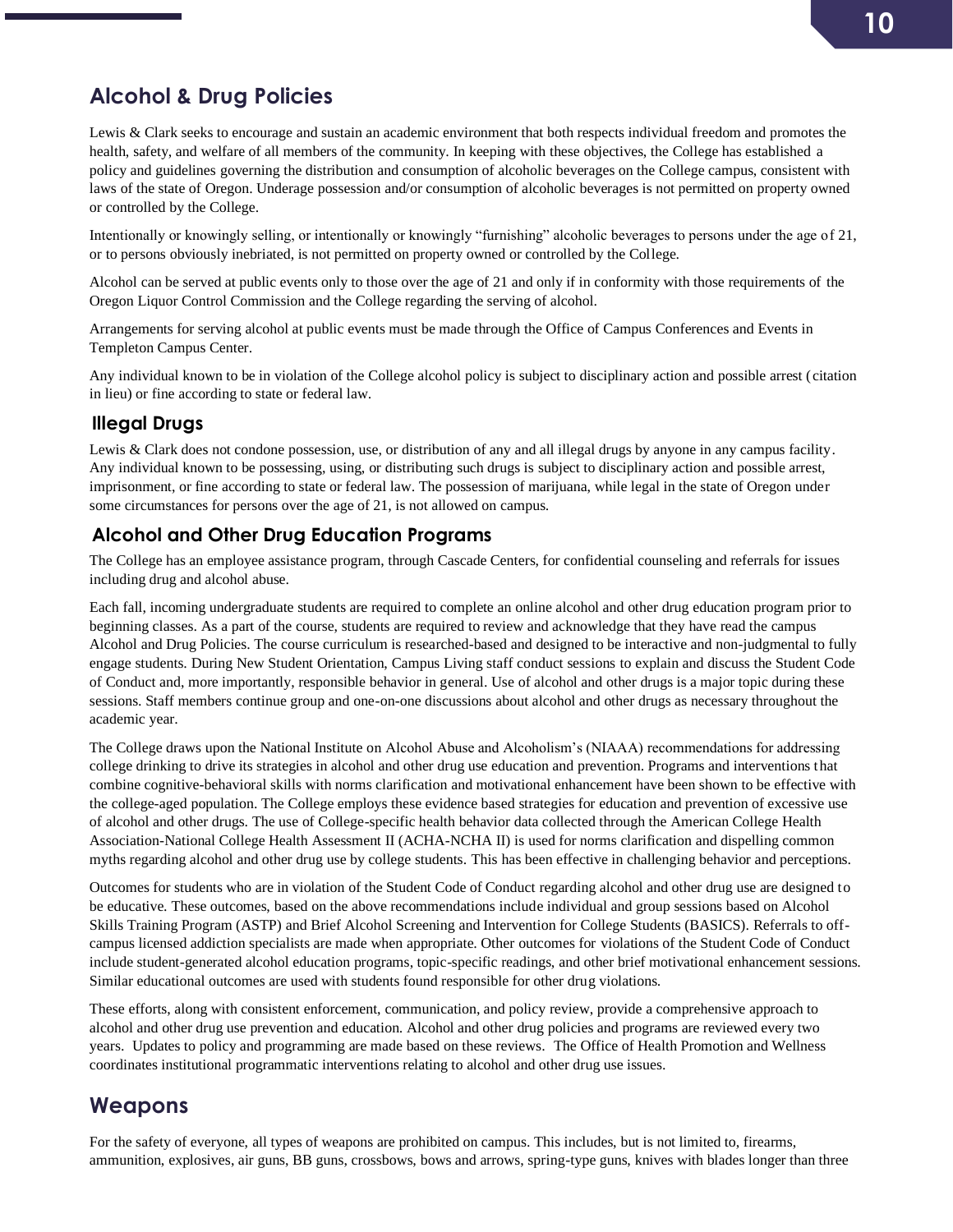and one half inches, slingshots, firecrackers, fireworks, and cherry bombs. Anyone possessing or using any of these weapons can and will be subject to disciplinary action.

# <span id="page-10-0"></span>**Fire Safety in Residence Halls**

Campus Safety and Campus Living partner to cover fire safety training for the staff teams of both departments. In turn, with the help of the Facilities departments, fire education drills are conducted twice a semester. The first drill is announced, while the second is unannounced.

Inspections related to fire safety are conducted each semester in every residence hall room. Area Directors' checks include sprinkler heads and piping, smoke detectors and wall surfaces. They also check for prohibited and high risk items.

Lewis & Clark is a smoke-free campus. Smoking is not permitted in college buildings or college grounds. Additionally, residential students are prohibited from having camping stoves and fuel, fireworks, halogen lamps, and appliances with open coils, such as toasters, hot plates and toaster ovens. Burning candles, sage, incense, and other like items are also prohibited.

Campus Safety officers, assisted by Area Directors or Resident Advisors, conduct fire drills twice each semester (four total per year) in each of the residence halls. Portland Fire Bureau personnel are notified of the drills and are allowed to participate.

Students should be aware of the location of the residence hall exits, fire alarm pull stations, and fire extinguishers.

#### **Procedures to follow in the event of a fire**

- In all cases of fire, call 911 and Campus Safety (ext. 7777). Give your name and describe the location of the fire.
- If you have been trained and are able to safely extinguish the fire, do so. Use the proper fire extinguisher for the type of fire. Keep your back to an exit and, depending on the size of your extinguisher, stand 10 to 20 feet away from the fire. Follow the four-step **PASS** procedure. If the fire does not begin to go out immediately, leave the area at once.
- **Pull** the pin. This unlocks the operating lever and allows you to discharge the extinguisher.
- Aim the extinguisher nozzle or hose at the base of the flames.
- **Squeeze** the trigger while holding the extinguisher upright.
- **Sweep** the extinguisher from side to side, covering the area of the fire with the extinguishing agent.
- Watch the fire area. If the fire reignites, repeat the process.
- *(WARNING: Portable fire extinguishers discharge faster than most people think – many within 15 to 30 seconds.)*
- If the fire is large, very smoky, or spreading rapidly, leave the building immediately by the nearest clear exit. Pull the fire alarm and clear the area. Do not stop or return to collect personal belongings. Evacuate all effected rooms, closing all doors and windows to confine the fire and reduce oxygen—DO NOT LOCK DOORS.
- Follow the directions of Emergency Team Leaders (ETLs), including Resident Advisors, Area Directors or other emergency personnel.
- Assist disabled persons. Do not use elevators.
- If there is a closed door in your exit path, touch the door lightly with the back of your hand. If the **door is not warm**, open slowly. Be prepared to close the door quickly if smoke or flames are present. Leave immediately if clear and be prepared to crawl if you encounter smoke. Cooler cleaner air is near the floor. If the **door is warm**, do not open it. Seek an alternate route.
- If you **become trapped** in the residence hall during a fire and a window is available, place an article of clothing (shirt, coat, etc.) outside the window as a marker for emergency personnel. If there is no window, stay near the floor, where the air will be more breathable. Cover your mouth with a dampened cloth. Shout at regular intervals to alert emergency personnel of your location.
- If your clothes catch fire STOP, DROP & ROLL to extinguish the flame. DO NOT RUN!
- Once outside the residence hall, proceed to the designated Evacuation Assembly Area (EAA) for your building, avoiding fire lanes and hydrants. Notify emergency personnel if you suspect someone is trapped inside.
- Follow the directions of Emergency Team Leaders (ETLs), including Resident Advisors, Area Directors or other emergency personnel, and **do not** reenter the residence hall until you have been authorized to do so.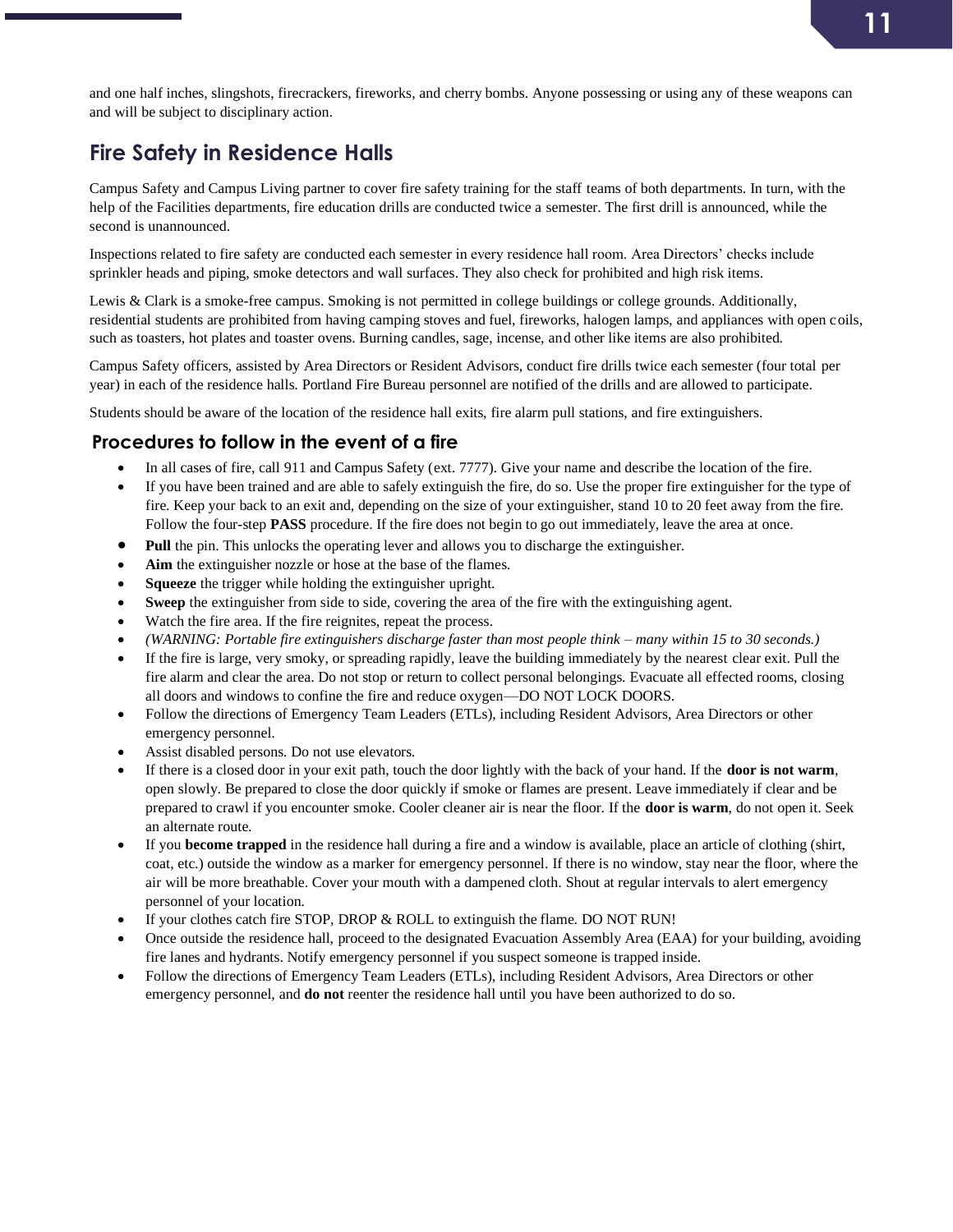# **Fire Safety Systems**

г

| Residence<br>Hall | <b>Alarms</b>            | <b>Smoke Detectors</b><br>in H/K* | <b>Horns</b> | <b>Strobes</b> | <b>Auto Close</b><br><b>Doors</b> | <b>Smoke Detectors</b><br>in rooms** | Sprinkler    |
|-------------------|--------------------------|-----------------------------------|--------------|----------------|-----------------------------------|--------------------------------------|--------------|
| Akin              | Y                        | Y                                 | Υ            | Y              | Y                                 | Y                                    | $\checkmark$ |
| <b>Stewart</b>    |                          |                                   |              | Υ              |                                   |                                      |              |
| Odell             |                          |                                   |              | Y              |                                   |                                      |              |
| Ponderosa         |                          |                                   |              | Υ              |                                   |                                      |              |
| <b>Spruce</b>     |                          |                                   |              | Υ              |                                   |                                      |              |
| Juniper           |                          |                                   | v            | Υ              |                                   |                                      |              |
| <b>Manzanita</b>  |                          |                                   | Y            | Υ              |                                   |                                      |              |
| Alder             |                          |                                   | Υ            | Υ              |                                   |                                      |              |
| Hartzfeld         |                          |                                   | Y            | Υ              |                                   |                                      |              |
| Holmes            |                          |                                   |              | Υ              |                                   |                                      |              |
| Platt-<br>Howard  |                          |                                   |              | Υ              |                                   |                                      |              |
| Copeland          | Υ                        | v                                 | Υ            | Y              | v                                 | Υ                                    |              |
| East              |                          |                                   | Y            | Υ              |                                   |                                      |              |
| West              |                          |                                   | v            | Υ              |                                   |                                      |              |
| <b>Roberts</b>    |                          | Υ                                 | Υ            | Υ              |                                   |                                      |              |
| $\ast$            | <b>Hallways/Kitchens</b> |                                   |              |                |                                   |                                      |              |

**\*\* Independent of Fire System**

# **Reported fires**

| <b>Residence Hall</b> | <b>Fires</b> | Cause     | <b>Injury</b> | Death    | Damage |
|-----------------------|--------------|-----------|---------------|----------|--------|
| <b>Akin</b>           |              |           |               |          |        |
| 2017                  | 0            | <b>NA</b> | $\Omega$      | 0        | 0      |
| 2018                  | 0            | <b>NA</b> | $\Omega$      | $\Omega$ | 0      |
| 2019                  | 0            | <b>NA</b> | $\Omega$      | 0        | 0      |
| <b>Stewart</b>        |              |           |               |          |        |
| 2017                  | 0            | <b>NA</b> | $\Omega$      | 0        | 0      |
| 2018                  | 0            | <b>NA</b> | 0             | 0        | 0      |
| 2019                  | 0            | <b>NA</b> | 0             | 0        | 0      |
| Odell                 |              |           |               |          |        |
| 2017                  | 0            | <b>NA</b> | $\Omega$      | 0        | 0      |
| 2018                  | 0            | <b>NA</b> | $\Omega$      | $\Omega$ | 0      |
| 2019                  | 0            | <b>NA</b> | $\Omega$      | 0        | 0      |
| Ponderosa             |              |           |               |          |        |
| 2017                  | 0            | <b>NA</b> | $\Omega$      | 0        | 0      |
| 2018                  | 0            | <b>NA</b> | 0             | 0        | 0      |
| 2019                  | 0            | <b>NA</b> | 0             | 0        | 0      |
| <b>Spruce</b>         |              |           |               |          |        |
| 2017                  | 0            | <b>NA</b> | 0             | 0        | 0      |
| 2018                  | 0            | <b>NA</b> | 0             | 0        | 0      |
| 2019                  | 0            | <b>NA</b> | 0             | 0        | 0      |
| Juniper               |              |           |               |          |        |
| 2017                  | 0            | <b>NA</b> | 0             | 0        | 0      |
| 2018                  | 0            | <b>NA</b> | $\Omega$      | 0        | 0      |
| 2019                  | 0            | <b>NA</b> | 0             | 0        | 0      |
| <b>Manzanita</b>      |              |           |               |          |        |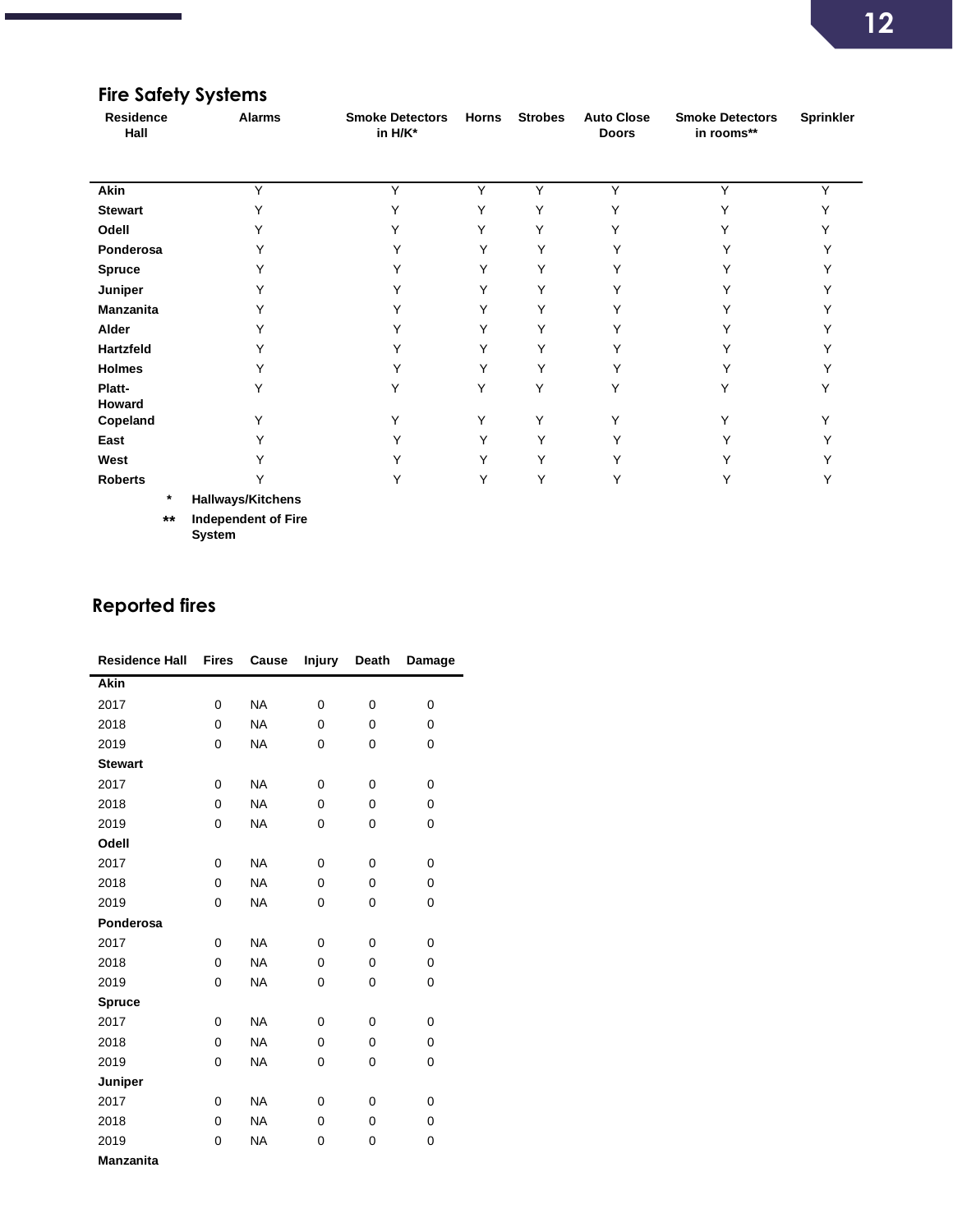| 2017                | 0              | NA        | 0 | 0 | 0 |
|---------------------|----------------|-----------|---|---|---|
| 2018                | 0              | <b>NA</b> | 0 | 0 | 0 |
| 2019                | 0              | <b>NA</b> | 0 | 0 | 0 |
| Alder               |                |           |   |   |   |
| 2017                | 0              | <b>NA</b> | 0 | 0 | 0 |
| 2018                | 0              | <b>NA</b> | 0 | 0 | 0 |
| 2019                | 0              | <b>NA</b> | 0 | 0 | 0 |
| <b>Hartzfeld</b>    |                |           |   |   |   |
| 2017                | 0              | <b>NA</b> | 0 | 0 | 0 |
| 2018                | 0              | <b>NA</b> | 0 | 0 | 0 |
| 2019                | 0              | <b>NA</b> | 0 | 0 | 0 |
| <b>Holmes</b>       |                |           |   |   |   |
| 2017                | 0              | <b>NA</b> | 0 | 0 | 0 |
| 2018                | 0              | <b>NA</b> | 0 | 0 | 0 |
| 2019                | 0              | <b>NA</b> | 0 | 0 | 0 |
| <b>Platt-Howard</b> |                |           |   |   |   |
| 2017                | 0              | <b>NA</b> | 0 | 0 | 0 |
| 2018                | 0              | <b>NA</b> | 0 | 0 | 0 |
| 2019                | 0              | <b>NA</b> | 0 | 0 | 0 |
| Copeland            |                |           |   |   |   |
| 2017                | 0              | <b>NA</b> | 0 | 0 | 0 |
| 2018                | 0              | <b>NA</b> | 0 | 0 | 0 |
| 2019                | 0              | NA        | 0 | 0 | 0 |
| East                |                |           |   |   |   |
| 2017                | 0              | <b>NA</b> | 0 | 0 | 0 |
| 2018                | 0              | <b>NA</b> | 0 | 0 | 0 |
| 2019                | 0              | <b>NA</b> | 0 | 0 | 0 |
| West                |                |           |   |   |   |
| 2017                | 0              | <b>NA</b> | 0 | 0 | 0 |
| 2018                | 0              | <b>NA</b> | 0 | 0 | 0 |
| 2019                | 0              | <b>NA</b> | 0 | 0 | 0 |
| <b>Roberts</b>      |                |           |   |   |   |
| 2017                | 0              | <b>NA</b> | 0 | 0 | 0 |
| 2018                | $\overline{0}$ | <b>NA</b> | 0 | 0 | 0 |
| 2019                | 0              | <b>NA</b> | 0 | 0 | 0 |

#### **Daily fire log**

The Office of Campus Safety maintains a daily fire log that lists all reported fires in campus residence halls. The log contains information about the fires (case number, date/time reported, date/time occurred, location, and nature of the fire). To view the daily fire log, access the Campus Safety web site at http://www.lclark.edu/about/campus\_safety/crime\_awareness/

# <span id="page-12-0"></span>**Crime Statistics Reporting**

Current regulations require the College to report occurrences (for the three prior years) of all Clery crimes, including criminal homicide, murder, non-negligent manslaughter, manslaughter by negligence, rape, fondling, incest, statutory rape , robbery, aggravated assault, burglary, motor vehicle theft and arson. Additionally, the College must report "hate crimes" – any of the aforementioned offenses motivated by the following categories of bias: race, gender, gender identity, religion, sexual orient ation, ethnicity, national origin or disability, as well as other offenses motivated by the same categories of bias, including larceny-theft, simple assault, intimidation, and destruction, damage or vandalism of property. The College is also required to report all Violence Against Women Act (VAWA) offenses, including occurrences of domestic violence, dating violence and stalking. Lastly, the College must disclose arrests and referrals for disciplinary action for weapons violations, drug abuse violations and liquor law violations.

The Director of Campus Safety, or designee, gathers and compiles the crime statistics for this annual report. In addition to the crimes reported to Campus Safety that are included in this report, the Director of Campus Safety canvasses many other "Campus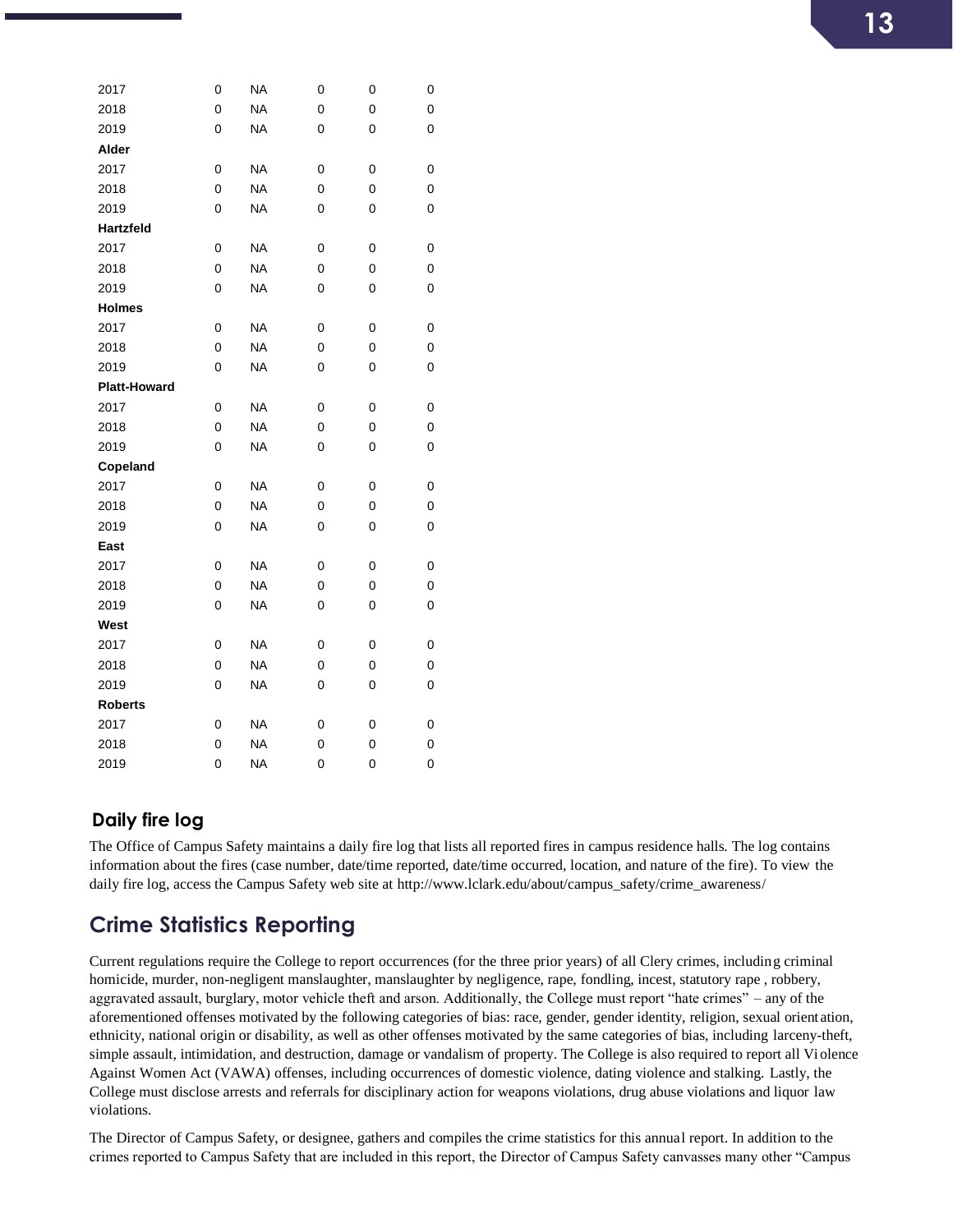Security Authorities" for additional criminal activity that may not have been reported to the Office of Campus Safety. Those "Campus Security Authorities" include, but are not limited to, the Title IX Coordinator and Deputy Title IX Coordinators, Overseas and Off Campus Programs Director and Associate Director, Faculty/Staff Advisors to student organizations, the Director and Associate Directors of Physical Education and Athletics (including other administrators/staff) as well as Athletic Team Head Coaches, members of the Campus Safety Department, the Vice President of Student Life/Dean of Students, Associate Deans of Students, the Interim Director of Campus Living, the Interim Director of Student Rights and Responsibilities, the Director of College Outdoors, the Associate Director for Health Promotion, the Interim Director of New Student Orientation, the Director of Student Engagement, the Area Directors, Resident Advisors, and specified persons at the Graduate School of Education and Counseling and the Law School.

Crime statistics in this report from off-campus venues and adjacent streets were compiled in collaboration with the Portland Police Bureau. There are no off-campus student organizations affiliated with Lewis & Clark College such as fraternities or sororities. Double-counting of these crimes is avoided by an oversight process conducted by the Director of Campus Safety.

The College does not require that its mental health counselors report crimes, when the knowledge of such crimes arose in the context of a privileged relationship. In addition, the College has determined that the following individuals are not obligated to report Clery crime information they may learn in performing their professional activities – Associate Dean of Students for Health and Wellness, Director of the Student Health Service, all SARAs, Ombuds, Dean of Religious and Spiritual Life, Associate Director for Health Promotion, and the clinical staff in the Student Health Service. However, the College does have procedures in place whereby all those referenced above encourage clients to voluntarily report crimes to the police and/or college officials.

The reporting of sexual assaults through the Sexual Assault Response Network allows for the reporting of crimes on a voluntary, confidential basis for inclusion in the annual report. The only other process in place allowing for the anonymous reporting of Clery crimes, VAWA offenses and hate/bias crimes is by access to the "Report a Concerning Situation" portal on the College's Title IX Compliance site.

Lewis & Clark will, upon written request, disclose to the alleged victim of a crime of violence, or a non-forcible sexual assault, the results of any disciplinary hearing conducted by the college against the student who is the alleged perpetrator of the crime or offense. If the alleged victim is deceased as a result of the crime or offense, Lewis & Clark will provide the results of the disciplinary hearing to the victim's next of kin, if so requested.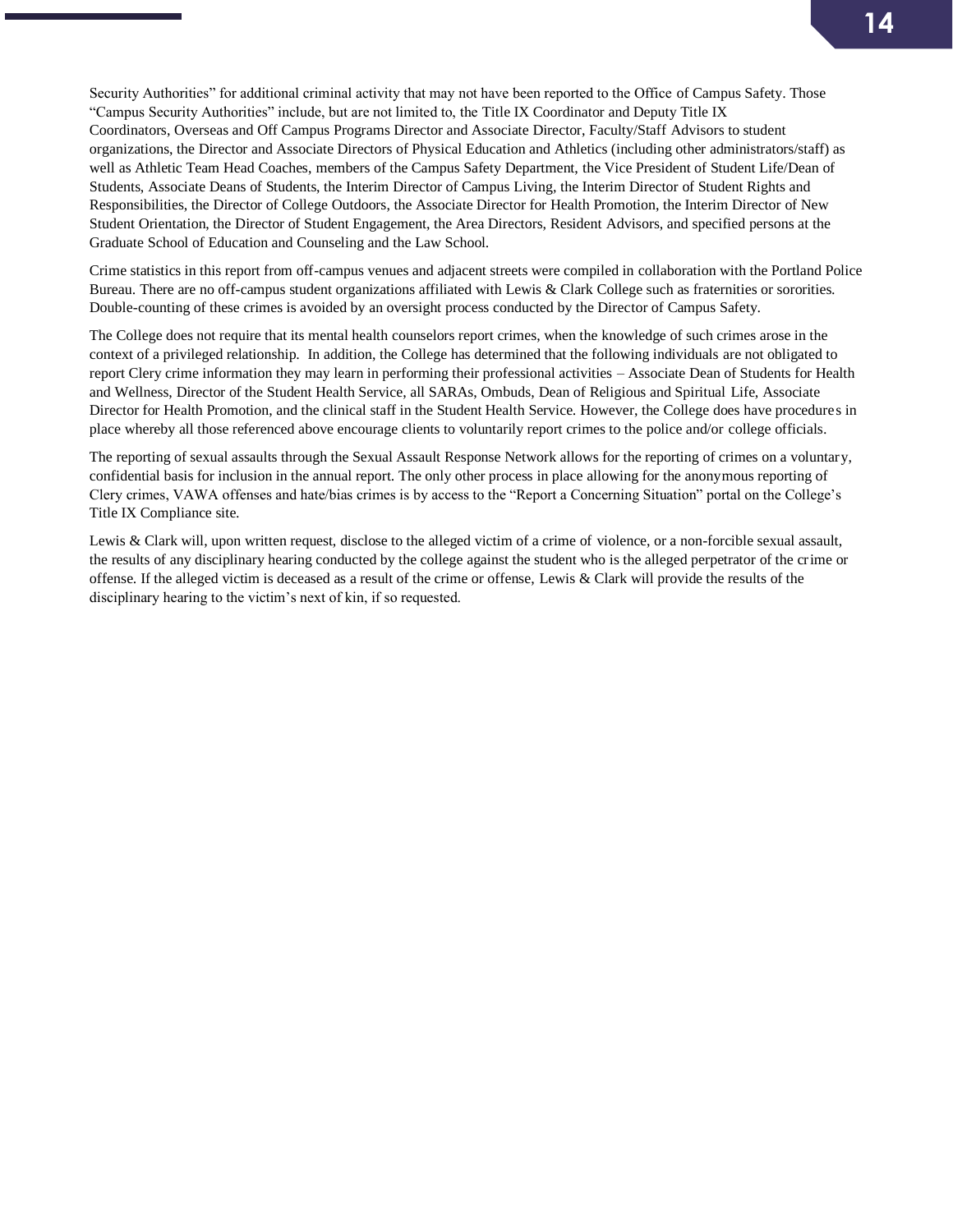# <span id="page-14-0"></span>**Crime and Offense Statistics**

#### **Criminal Offenses**

| <b>CATEGORY</b>                              | <b>VENUE</b>                                                | 2017                     | 2018                   | 2019                 |
|----------------------------------------------|-------------------------------------------------------------|--------------------------|------------------------|----------------------|
| <b>Murder and Non-Negligent Manslaughter</b> | $\bullet$<br>On campus                                      | $\theta$                 | $\mathbf{0}$           | $\boldsymbol{0}$     |
|                                              | In dormitories or other residential facilities<br>$\bullet$ | $\boldsymbol{0}$         | $\boldsymbol{0}$       | $\boldsymbol{0}$     |
|                                              | In or on a non-campus building or property<br>$\bullet$     | $\mathbf{0}$             | $\theta$               | $\boldsymbol{0}$     |
|                                              | On public property<br>$\bullet$                             | $\boldsymbol{0}$         | $\theta$               | $\boldsymbol{0}$     |
| <b>Manslaughter by Negligence</b>            |                                                             | 2017                     | 2018                   | 2019                 |
|                                              | On campus<br>$\bullet$                                      | $\mathbf{0}$             | $\theta$               | $\overline{0}$       |
|                                              | In dormitories or other residential facilities<br>$\bullet$ | $\mathbf{0}$             | $\mathbf{0}$           | $\boldsymbol{0}$     |
|                                              | In or on a non-campus building or property<br>$\bullet$     | $\theta$                 | $\Omega$               | $\mathbf{0}$         |
|                                              | On public property<br>$\bullet$                             | $\mathbf{0}$             | $\mathbf{0}$           | $\boldsymbol{0}$     |
| Rape                                         |                                                             | 2017                     | 2018                   | 2019                 |
| (additional narrative below)                 | On campus<br>$\bullet$                                      | 6                        | 3                      | 3                    |
|                                              | In dormitories or other residential facilities<br>$\bullet$ | 6                        | 3                      | $\overline{3}$       |
|                                              | In or on a non-campus building or property<br>$\bullet$     | $\boldsymbol{0}$         | $\theta$               | $\boldsymbol{0}$     |
|                                              | On public property<br>$\bullet$                             | $\mathbf{0}$             | $\theta$               | $\mathbf{0}$         |
| <b>Fondling</b>                              |                                                             | 2017                     | 2018                   | 2019                 |
| (additional narrative below)                 | On campus<br>$\bullet$                                      | $\overline{4}$           | 3                      | 2                    |
|                                              | In dormitories or other residential facilities<br>$\bullet$ | 1                        | 3                      | 2                    |
|                                              | In or on a non-campus building or property<br>$\bullet$     | $\boldsymbol{0}$         | $\mathbf{1}$           | $\boldsymbol{0}$     |
|                                              | On public property<br>$\bullet$                             | $\boldsymbol{0}$<br>2017 | $\overline{0}$<br>2018 | $\mathbf{0}$<br>2019 |
| <b>Incest and Statutory Rape</b>             | On campus<br>$\bullet$                                      | 1                        | $\boldsymbol{0}$       | $\boldsymbol{0}$     |
|                                              | In dormitories or other residential facilities<br>$\bullet$ | 1                        | $\theta$               | $\boldsymbol{0}$     |
|                                              | In or on a non-campus building or property<br>$\bullet$     | $\boldsymbol{0}$         | $\boldsymbol{0}$       | $\boldsymbol{0}$     |
|                                              | On public property<br>$\bullet$                             | $\theta$                 | $\theta$               | $\theta$             |
| <b>Aggravated Assault</b>                    |                                                             | 2017                     | 2018                   | 2019                 |
|                                              | On campus<br>$\bullet$                                      | $\theta$                 | $\theta$               | $\boldsymbol{0}$     |
|                                              | In dormitories or other residential facilities<br>$\bullet$ | $\boldsymbol{0}$         | $\theta$               | $\mathbf{0}$         |
|                                              | In or on a non-campus building or property<br>$\bullet$     | $\boldsymbol{0}$         | $\Omega$               | $\boldsymbol{0}$     |
|                                              | On public property<br>$\bullet$                             | $\theta$                 | $\theta$               | $\theta$             |
| <b>Robbery</b>                               |                                                             | 2017                     | 2018                   | 2019                 |
|                                              | On campus<br>$\bullet$                                      | $\boldsymbol{0}$         | $\theta$               | $\boldsymbol{0}$     |
|                                              | In dormitories or other residential facilities<br>$\bullet$ | $\mathbf{0}$             | $\theta$               | $\theta$             |
|                                              | In or on a non-campus building or property<br>$\bullet$     | $\boldsymbol{0}$         | $\boldsymbol{0}$       | $\boldsymbol{0}$     |
|                                              | On public property<br>$\bullet$                             | $\boldsymbol{0}$         | $\boldsymbol{0}$       | $\mathbf{0}$         |
| <b>Burglary</b>                              |                                                             | 2017                     | 2018                   | 2019                 |
|                                              | On campus<br>$\bullet$                                      | $\theta$                 | $\boldsymbol{0}$       | $\overline{0}$       |
|                                              | In dormitories or other residential facilities<br>$\bullet$ | $\boldsymbol{0}$         | $\boldsymbol{0}$       | $\mathbf{0}$         |
|                                              | In or on a non-campus building or property<br>$\bullet$     | $\boldsymbol{0}$         | $\boldsymbol{0}$       | $\mathbf{0}$         |
|                                              | On public property<br>$\bullet$                             | $\mathbf{0}$             | $\overline{0}$         | $\mathbf{0}$         |
| Arson                                        |                                                             | 2017                     | 2018                   | 2019                 |
|                                              | On campus<br>$\bullet$                                      | $\theta$                 | $\theta$               | 1                    |
|                                              | In dormitories or other residential facilities<br>$\bullet$ | $\theta$                 | $\theta$               | $\mathbf{0}$         |
|                                              | In or on a non-campus building or property<br>$\bullet$     | $\mathbf{0}$             | $\overline{0}$         | $\overline{0}$       |
|                                              | On public property<br>$\bullet$                             | $\theta$                 | $\boldsymbol{0}$       | $\mathbf{0}$         |
| <b>Motor Vehicle Theft</b>                   |                                                             | 2017                     | 2018                   | 2019                 |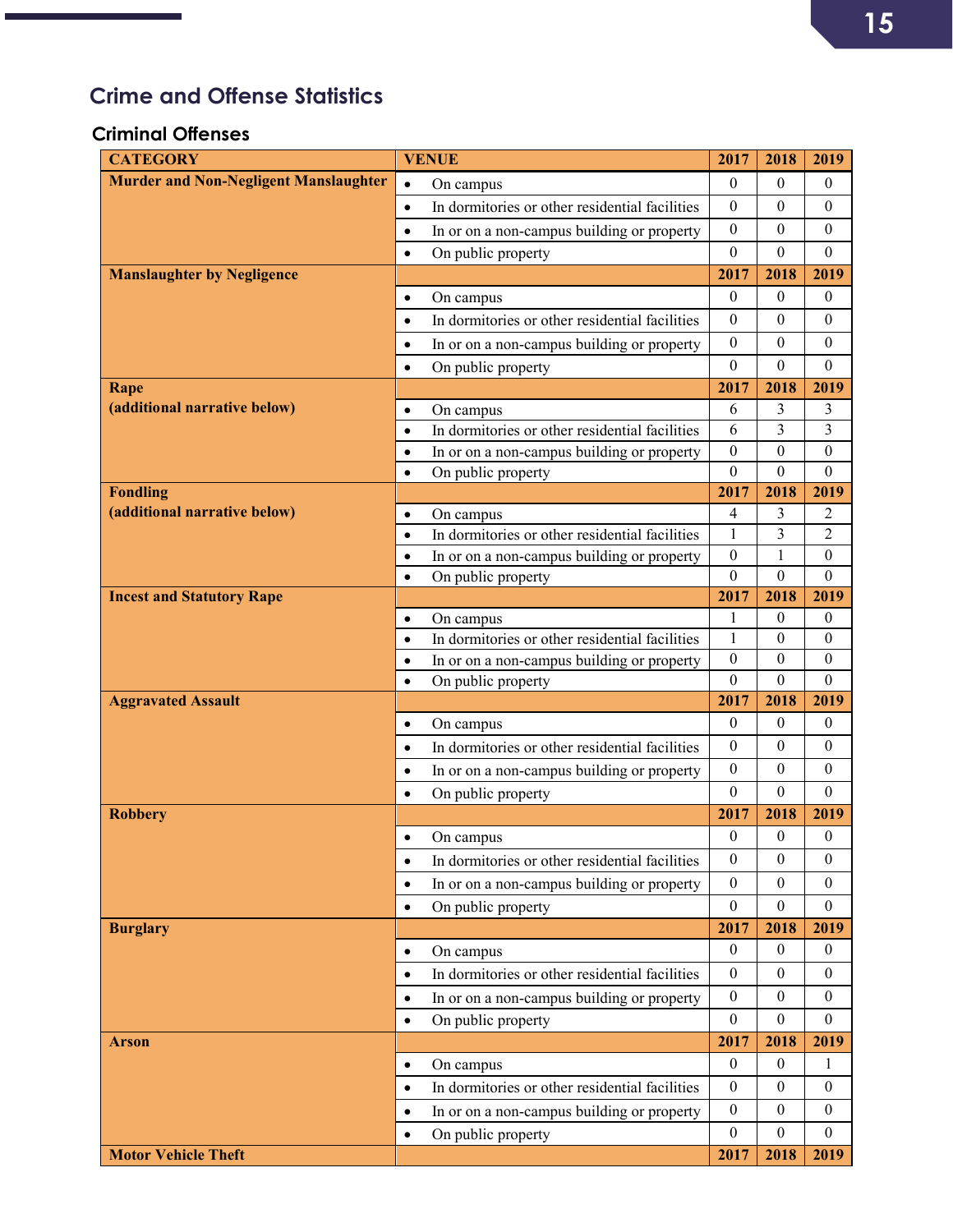|  | On campus                                      |  |  |
|--|------------------------------------------------|--|--|
|  | In dormitories or other residential facilities |  |  |
|  | In or on a non-campus building or property     |  |  |
|  | On public property                             |  |  |

#### **Hate Crimes**

÷,

п

| <b>Hate Crimes</b> |                                                | 2017 | 2018 | 2019 |
|--------------------|------------------------------------------------|------|------|------|
|                    | On campus                                      |      |      |      |
|                    | In dormitories or other residential facilities |      |      |      |
|                    |                                                |      |      |      |
|                    | In or on a non-campus building or property     |      |      |      |
|                    | On public property                             |      |      |      |

### **VAWA Offenses**

| <b>Dating Violence</b>                           |           |                                                   | 2017             | 2018             | 2019           |
|--------------------------------------------------|-----------|---------------------------------------------------|------------------|------------------|----------------|
|                                                  | $\bullet$ | On campus                                         | 1                | $\mathbf{0}$     | 1              |
|                                                  | $\bullet$ | In dormitories or other residential<br>facilities | 1                | $\overline{0}$   | 1              |
|                                                  | $\bullet$ | In or on a non-campus building or<br>property     | $\theta$         | $\Omega$         | $\theta$       |
|                                                  | $\bullet$ | On public property                                | $\mathbf{0}$     | $\overline{0}$   | $\overline{0}$ |
| <b>Domestic Violence</b>                         |           |                                                   | 2017             | 2018             | 2019           |
| (additional narrative below)                     | $\bullet$ | On campus                                         | 1                | 1                | $\overline{0}$ |
|                                                  | $\bullet$ | In dormitories or other residential<br>facilities | $\mathbf{1}$     | $\mathbf{1}$     | $\theta$       |
|                                                  | $\bullet$ | In or on a non-campus building or<br>property     | $\theta$         | $\Omega$         | $\theta$       |
|                                                  | $\bullet$ | On public property                                | $\Omega$         | $\Omega$         | $\Omega$       |
| <b>Stalking</b>                                  |           |                                                   | 2017             | 2018             | 2019           |
| (additional narrative below)                     | $\bullet$ | On campus                                         | $\overline{4}$   | 5                | $\overline{0}$ |
|                                                  | $\bullet$ | In dormitories or other residential<br>facilities | $\overline{3}$   | 2                | $\theta$       |
|                                                  | $\bullet$ | In or on a non-campus building or<br>property     | $\theta$         | $\theta$         | $\theta$       |
|                                                  | $\bullet$ | On public property                                | $\Omega$         | $\Omega$         | $\mathbf{0}$   |
| Rape                                             |           |                                                   | 2017             | 2018             | 2019           |
| (also reported under Criminal Offenses           | $\bullet$ | On campus                                         | 6                | 3                | 3              |
| above)                                           | $\bullet$ | In dormitories or other residential<br>facilities | 6                | 3                | 3              |
|                                                  | $\bullet$ | In or on a non-campus building or<br>property     | $\theta$         | $\mathbf{0}$     | $\theta$       |
|                                                  | $\bullet$ | On public property                                | $\theta$         | $\Omega$         | $\mathbf{0}$   |
| <b>Fondling</b>                                  | $\bullet$ | On campus                                         | $\overline{4}$   | 3                | $\overline{2}$ |
| (also reported under Criminal Offenses<br>above) | $\bullet$ | In dormitories or other residential<br>facilities | $\mathbf{1}$     | 3                | $\mathfrak{D}$ |
|                                                  | $\bullet$ | In or on a non-campus building or<br>property     | $\theta$         | 1                | $\theta$       |
|                                                  | $\bullet$ | On public property                                | $\boldsymbol{0}$ | $\boldsymbol{0}$ | $\theta$       |
| <b>Incest and Statutory Rape</b>                 |           |                                                   | 2017             | 2018             | 2019           |
| (also reported under Criminal Offenses           | $\bullet$ | On campus                                         | 1                | $\mathbf{0}$     | $\overline{0}$ |
| above)                                           | $\bullet$ | In dormitories or other residential<br>facilities | $\mathbf{1}$     | $\mathbf{0}$     | $\overline{0}$ |